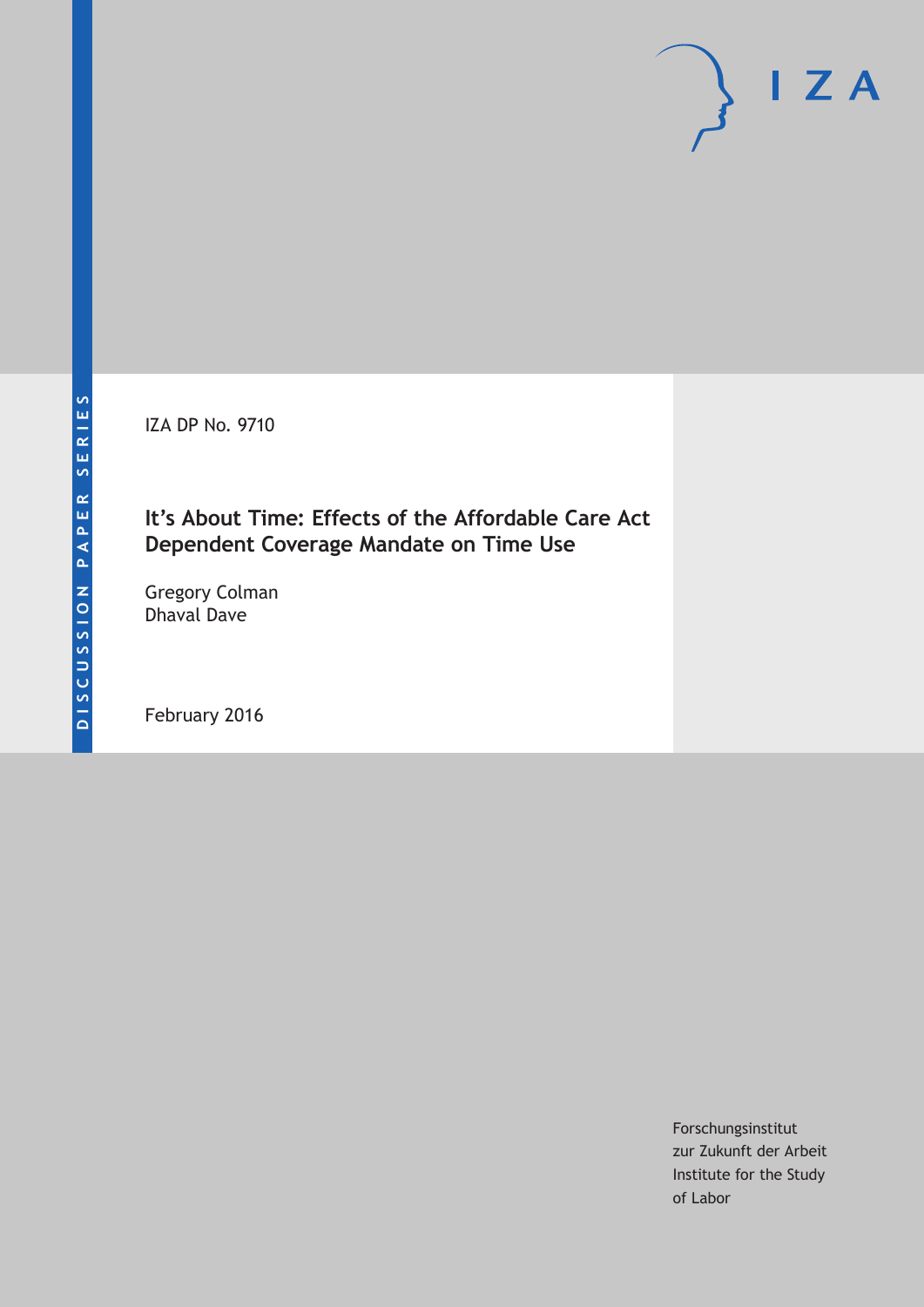# **It's About Time: Effects of the Affordable Care Act Dependent Coverage Mandate on Time Use**

# **Gregory Colman**

*Pace University and NBER* 

### **Dhaval Dave**

*Bentley University, NBER and IZA* 

### Discussion Paper No. 9710 February 2016

IZA

P.O. Box 7240 53072 Bonn Germany

Phone: +49-228-3894-0 Fax: +49-228-3894-180 E-mail: iza@iza.org

Any opinions expressed here are those of the author(s) and not those of IZA. Research published in this series may include views on policy, but the institute itself takes no institutional policy positions. The IZA research network is committed to the IZA Guiding Principles of Research Integrity.

The Institute for the Study of Labor (IZA) in Bonn is a local and virtual international research center and a place of communication between science, politics and business. IZA is an independent nonprofit organization supported by Deutsche Post Foundation. The center is associated with the University of Bonn and offers a stimulating research environment through its international network, workshops and conferences, data service, project support, research visits and doctoral program. IZA engages in (i) original and internationally competitive research in all fields of labor economics, (ii) development of policy concepts, and (iii) dissemination of research results and concepts to the interested public.

IZA Discussion Papers often represent preliminary work and are circulated to encourage discussion. Citation of such a paper should account for its provisional character. A revised version may be available directly from the author.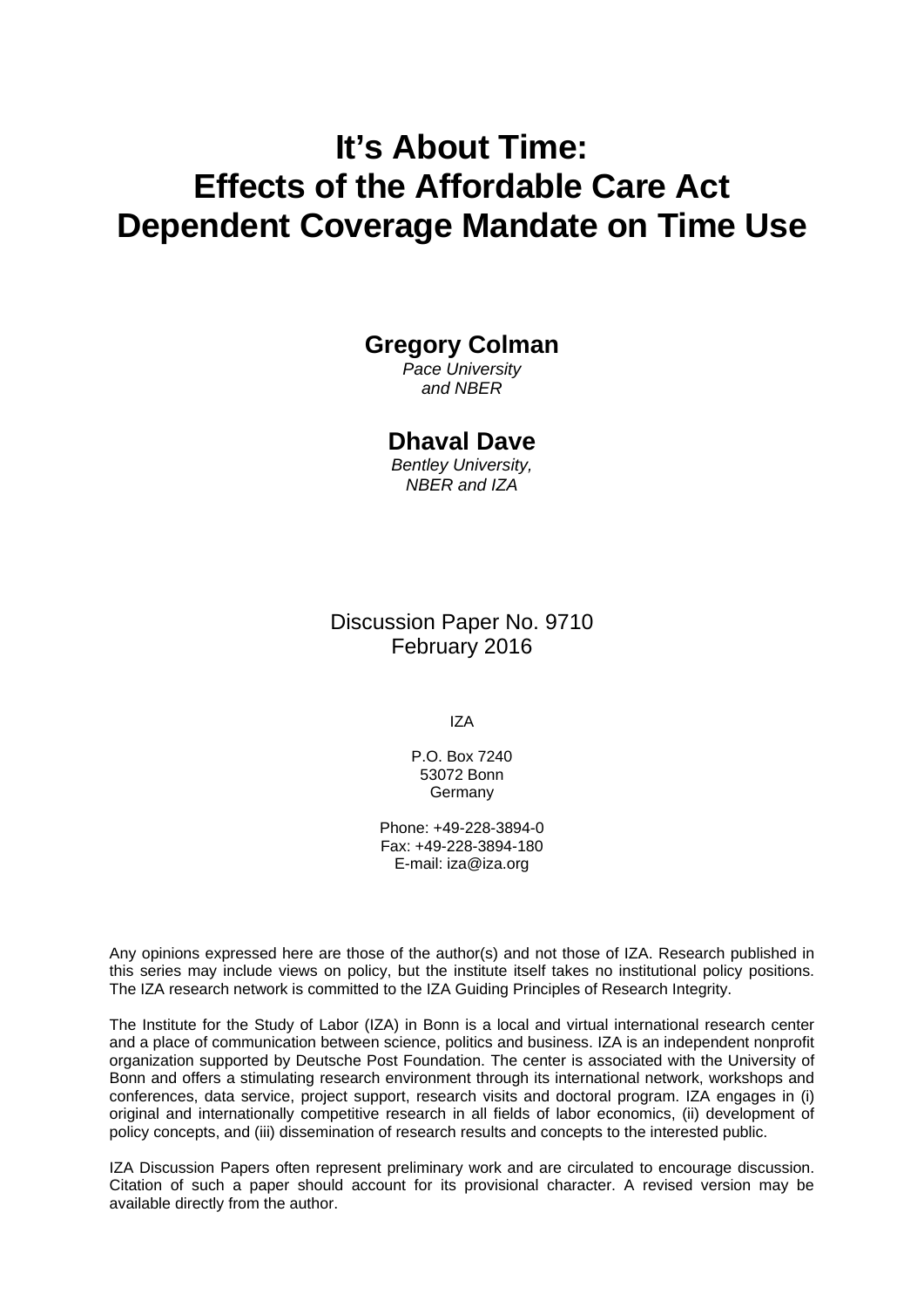IZA Discussion Paper No. 9710 February 2016

# **ABSTRACT**

# **It's About Time: Effects of the Affordable Care Act Dependent Coverage Mandate on Time Use\***

One of the main purposes of recent healthcare reform (Patient Protection and Affordable Care Act - ACA) in the U.S. is to enable Americans to make more productive use of their time. We examine how the ACA's dependent care coverage mandate (DCM) affected young adults' time allocation. Based on more accurate measures from the American Time Use Surveys and difference-in-difference methods, we first confirm that the DCM reduced labor supply. The question then arises, what have these adults done with the extra time? We provide some of the first evidence on this issue. Estimates suggest that the DCM has reduced job-lock, as well as the duration of the average doctor's visit, including time spent waiting for as well as receiving medical care, among persons ages 19-25. The latter effect is consistent with substitution from hospital ER utilization to more routine physician care. The extra time has gone into socializing, and to a lesser extent, into educational activities and job search. A related question is whether these changes have made young adults better off. We find that the availability of insurance and change in work time appear to have increased their subjective well-being, enabling them to spend time on activities they view as more meaningful than those they did before insurance became available.

JEL Classification: I1, J2, H0

Keywords: health insurance, labor supply, time use, leisure, medical care, Affordable Care Act, waiting time, well-being, work

Corresponding author:

 $\overline{a}$ 

Dhaval Dave Department of Economics Bentley University 175 Forest Street Waltham, MA 02452 USA E-mail: ddave@bentley.edu

<sup>\*</sup> The authors are very grateful to Grace Bagwell-Adams, Erin George, Jennifer Kohn, and Jim Marton for helpful comments. The authors would also like to thank session participants at the 2014 Southern Economic Association Conference, 2015 Eastern Economic Association Conference, 2015 World Congress of the International Health Economics Association, and 2015 Conference of the International Atlantic Economic Society for valuable feedback and suggestions. Dave thanks Bentley University for research support.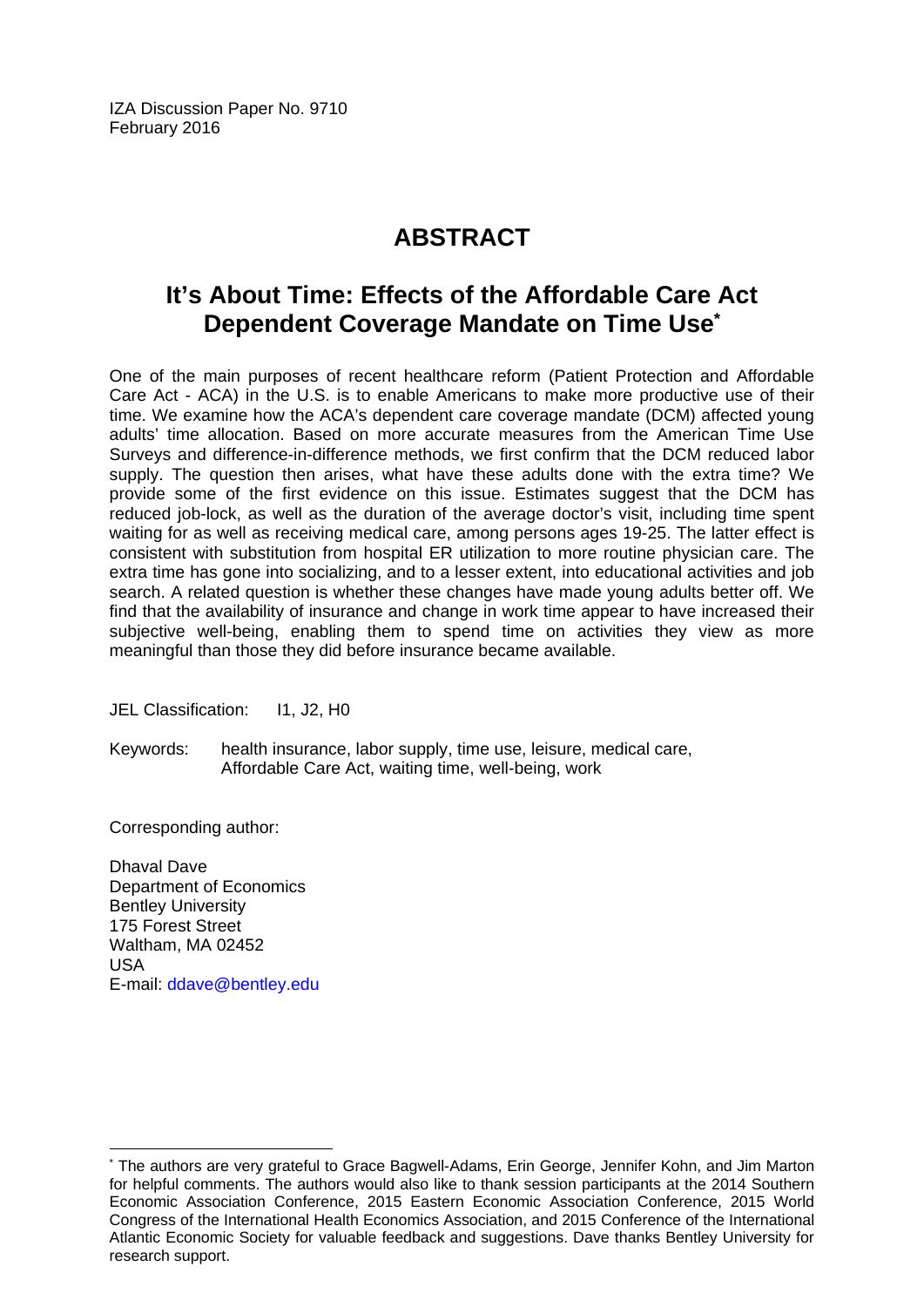#### **I. Introduction**

One of the main purposes of the Patient Protection and Affordable Care Act (ACA), signed into law in March, 2010, is to enable Americans to make more productive use of their time. This is apparent in the rationale given for the ACA's extension of the dependent care coverage mandate (DCM), which went into effect on September 23, 2010 and requires employersponsored insurance plans that cover the children of insured workers to continue to cover these dependents until they reach the age of 26. In the Federal Register, the Administration states that providing health insurance for these dependents will permit "greater job mobility for this population as their health coverage will no longer be tied to their own jobs or student status" (FR Vol. 75, No. 92, 2010/05/13 p. 27130). The assumption is that improved job mobility will enable young persons to find jobs they view as more rewarding and where they can apply their skills more productively.

The Federal Register further notes that the coverage mandate should "decrease the costshifting of uncompensated care onto those with coverage, increase the receipt of preventive health care and *provide more timely access* to high quality care" (italics added). Prevalence of insurance coverage among young adults has been historically low. Prior to the ACA and the Great Recession, for instance, about 30% of younger adults (ages 19-26) lacked health insurance compared with 17% of older adults (ages  $27-64$ ).<sup>1</sup> Good health, higher risk tolerance, unaffordability (due to lower earnings, job turnover, and/or higher premiums), and reduced access to employer-sponsored benefits are important factors in young adults' decision to forgo coverage. Although young adults are generally healthier, they also exhibit non-trivial rates of certain risk factors such as being overweight or obese, HIV and other sexually transmitted

<sup>1</sup> Authors' calculation from the 2007 March Current Population Survey, referring to information from the previous year.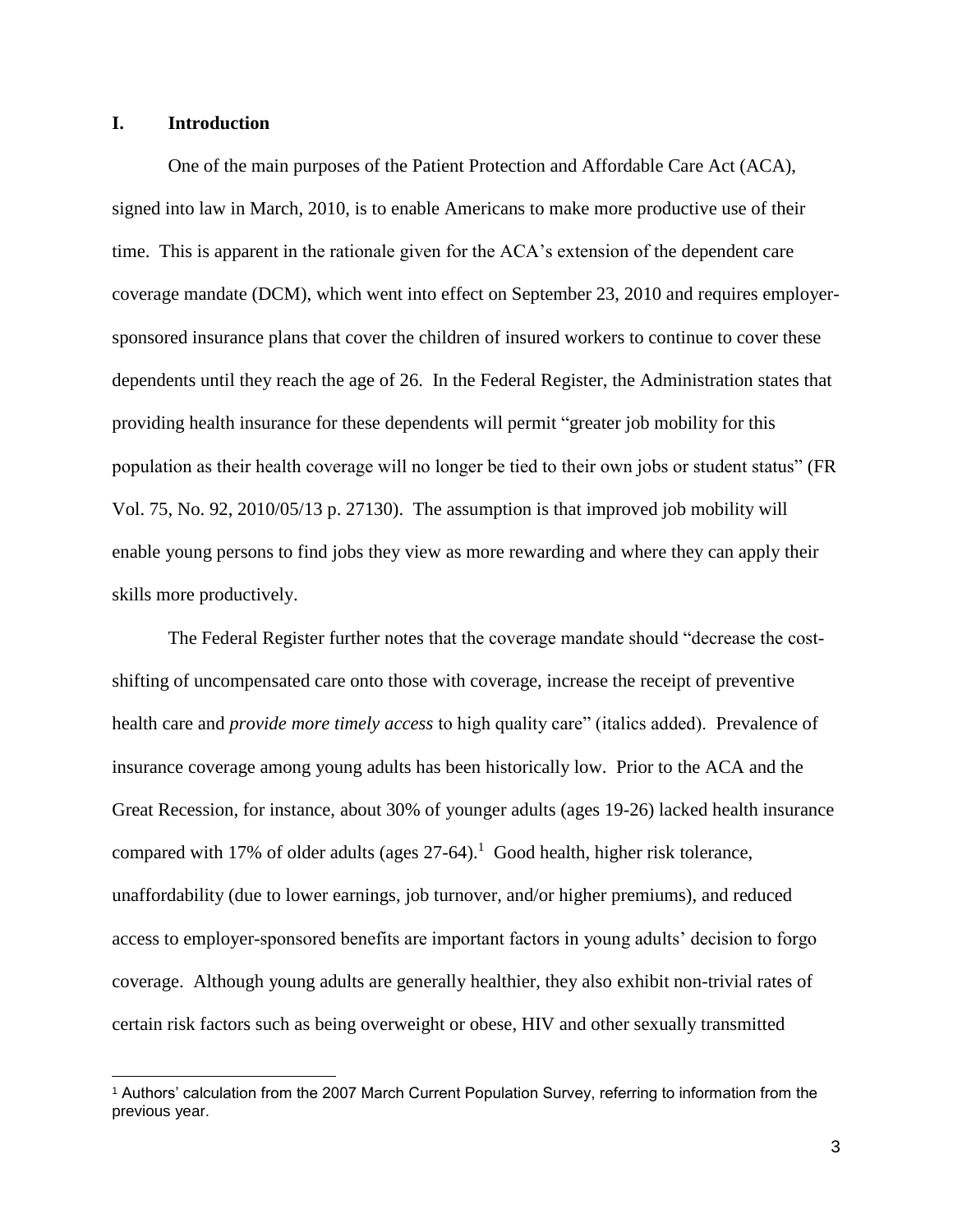diseases, and chronic conditions such as asthma and hypertension for which access to timely care is particularly important. Lack of insurance disrupts this access, with 60% of uninsured young adults reporting that they had foregone medical care despite need (Collins et al. 2012).<sup>2</sup> Thus, it was hoped that the dependent coverage mandate would reduce these barriers to healthcare by expanding insurance coverage among young adults.

A number of studies have examined the effect of the ACA's dependent care coverage provision on uninsurance rates, health, and health care utilization among persons ages 19 to 25 (Blumenthal, Collins 2014; Barbaresco, Courtemanche, Qi 2015; Saloner, Lê Cook 2014) and on labor supply (Antwi, Moriya, Simon 2013). None that we are aware of has directly examined the effect of the dependent care provision on time use. If, as suggested by Antwi, Moriya, and Simon (2013), the provision reduced the amount of time young adults work, the question arises, what have these young adults done with the time they used to spend working? A related question is whether the change has made them better. The answer to this last question is not obvious, to judge by views of the ACA revealed in public opinion polls. For instance, according to a poll conducted by Gallup, 53% of Americans disapprove of the ACA and 46% think that the law will make things worse; only 16% believe it has helped them.<sup>3</sup>

We utilize the American Time Use Survey (ATUS) from 2003 through 2013 to answer these two main questions, providing a number of contributions to the literature on the ACA. First, we provide the most accurate estimates of the effect of the dependent care provision on time spent working. The accuracy reflects two factors: 1) the greater precision of the ATUS in

<sup>&</sup>lt;sup>2</sup> Specifically, these young adults reported that they either did not fill a prescription, skipped recommended tests, treatment, or follow-up, had a medical problem and did not visit the doctor or clinic, or did not get needed specialist care. In comparison, 29% of insured young adults reported at least one of these access problems. <sup>3</sup> <http://www.gallup.com/poll/182318/americans-slightly-positive-toward-affordable-care-act.aspx> [http://www.gallup.com/opinion/polling-matters/178619/american-public-attitudes-toward-affordable-care-act](http://www.gallup.com/opinion/polling-matters/178619/american-public-attitudes-toward-affordable-care-act-frozen-negative-state.aspx)[frozen-negative-state.aspx](http://www.gallup.com/opinion/polling-matters/178619/american-public-attitudes-toward-affordable-care-act-frozen-negative-state.aspx)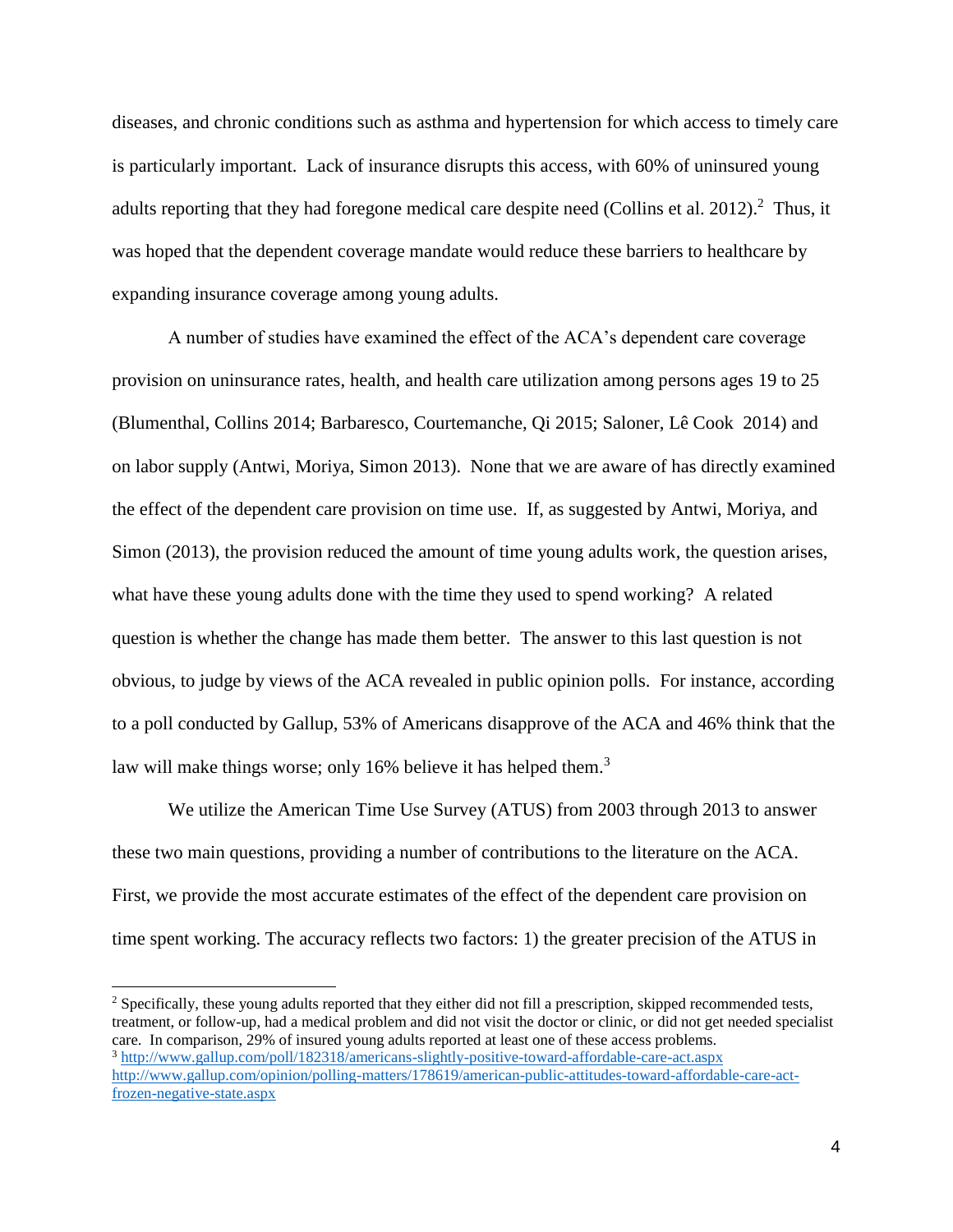measuring time use in comparison with surveys such as the Survey of Income and Program Participation (SIPP) and the Current Population Survey (CPS); 2) our data extend through 2013, while prior work, such as Antwi, Moriya, and Simon (2013), use data only through 2011, before the provision reached its full effect. Second, we are the first to examine the effects of the provision on time use other than working, such as going to school, obtaining medical care, and pursuing leisure activities. Third, we measure the effect of the provision on young adults' selfreported levels of stress, happiness, sadness, sense of accomplishment, and tiredness, factors that are collectively referred to as "subjective well-being", as reported in the 2010, 2012, and 2013 rounds of the ATUS. Studies, such as those mentioned above, of the effect of gaining insurance on young adults' *objective* well-being (as measured by their health and finances) are certainly necessary, though an equally valid question and component into cost-benefit calculus relates to whether the beneficiaries of the law themselves reveal it has improved their lives – and if it has not, such a finding may undermine a rationale for the policy shift.

#### **II. Background**

#### *Prior Studies*

Studies of the dependent care provision have consistently found that rates of insurance coverage have increased, though the magnitude of the increase varies. Using the CPS from 2004 to 2011, Lloyd, DeLia, Cantor, and Monheit (2014) find that uninsurance rates for non-students 19 to 25 years old declined by 4.5 percentage points when compared with 27- to 30-year-olds, reflecting an increase of 7.2 percentage points in parental employer-sponsored insurance (ESI) and a decline of 2.8 percentage points in own- or spousal-coverage.<sup>4</sup> The change increases with income and declines with health. Using the SIPP from 2008 through 2011, Antwi, Moriya, and Simon (2013) find a net decline of 3 percentage points in comparison with 27- to 29-year-olds,

<sup>&</sup>lt;sup>4</sup> This suggests a crowd-out (of own for parent-based coverage) rate of about 39%.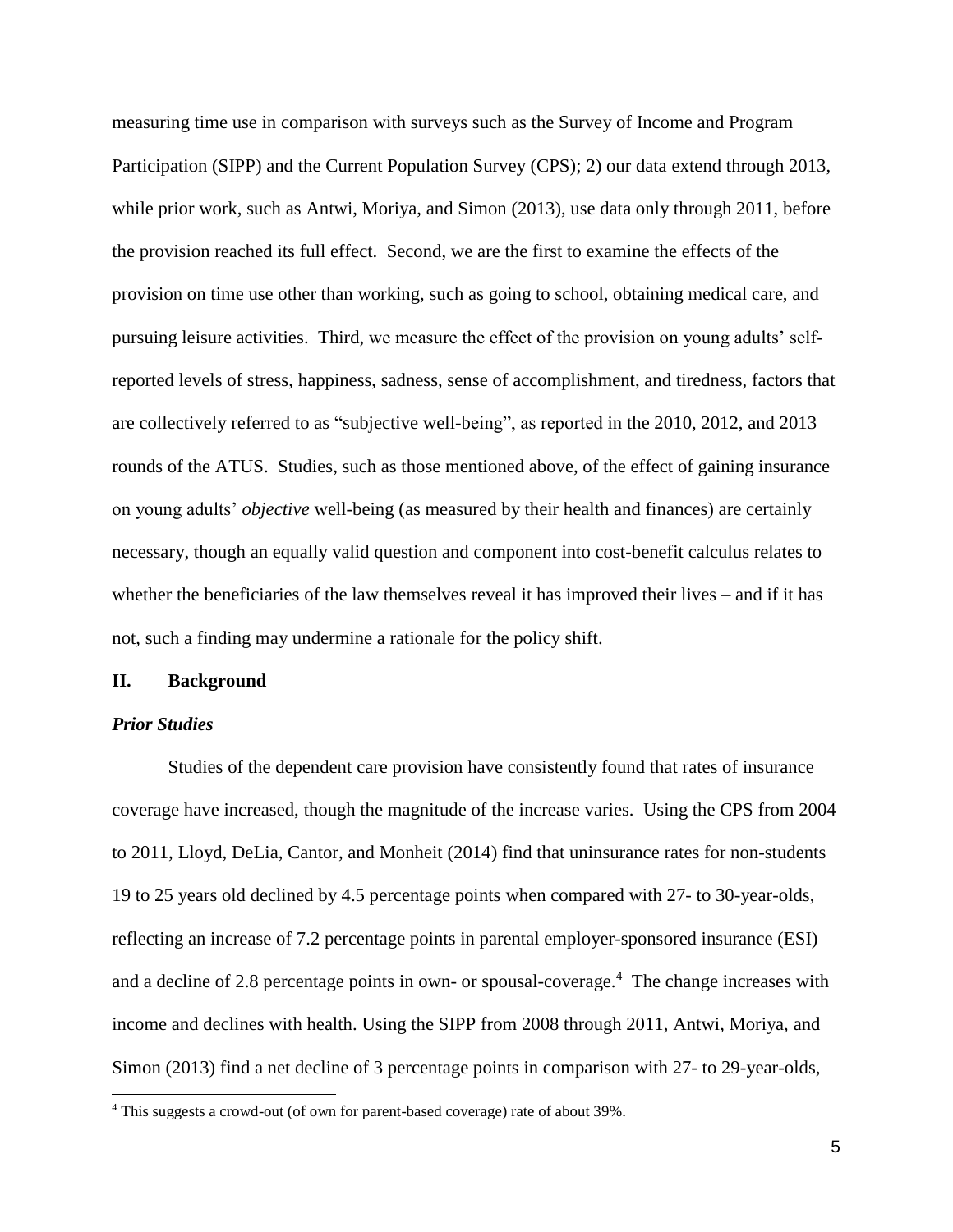reflecting a similar increase of 7 percentage points in parental ESI and a decline of 3 percentage points in own-ESI and another one percentage point in individually-purchased or government coverage. Using the Behavioral Risk Factor Surveillance System (BRFSS) from 2008 to 2012, Barbaresco, Courtemanche, and Qi (2015) find a drop in uninsurance of 6.2 percentage points among 23- to 25-year-olds, compared with 27- to 29-year-olds. Since the control groups are basically the same in all three studies, the larger decline found in the latter study likely reflects an additional year since the passage of the ACA. Using the National Health Interview Survey for 2005 through 2011, Sommers, Buchmueller, Decker, Carey, and Kronick (2013) find a decrease in uninsurance of 4.7 percentage points among 19- to 25-year-olds compared with 26 to 34-year-olds. Thus, prior studies indicate a median decline of 4 to 5 percentage points in uninsurance rates, using data mainly through 2011.

In order to frame our estimates for labor supply and time use, we require some such estimate of the impact on insurance coverage. However, since our data extend two years further, to 2013, during which time the dependent care provision may have reduced uninsurance rates further, we also generate our own estimate of the effect of the provision with a simple differencein-differences specification using the American Community Survey (ACS) from 2003 through 2013. The ACS analysis is in line with the prior studies and suggests a decline in uninsurance of 5.3 percentage points among young adults ages 23-25 (relative to older adults ages 27-29).

A number of studies have also examined whether gaining insurance increases emergency room visits. This is relevant to our study because we assess effects on the duration of medical visits, and visits to the hospital emergency department tend to consume more time than visits to doctors' offices. Such studies show mixed results. Medicaid expansions and health insurance lotteries, such as the Rand Health Insurance Experiment, appear to increase emergency room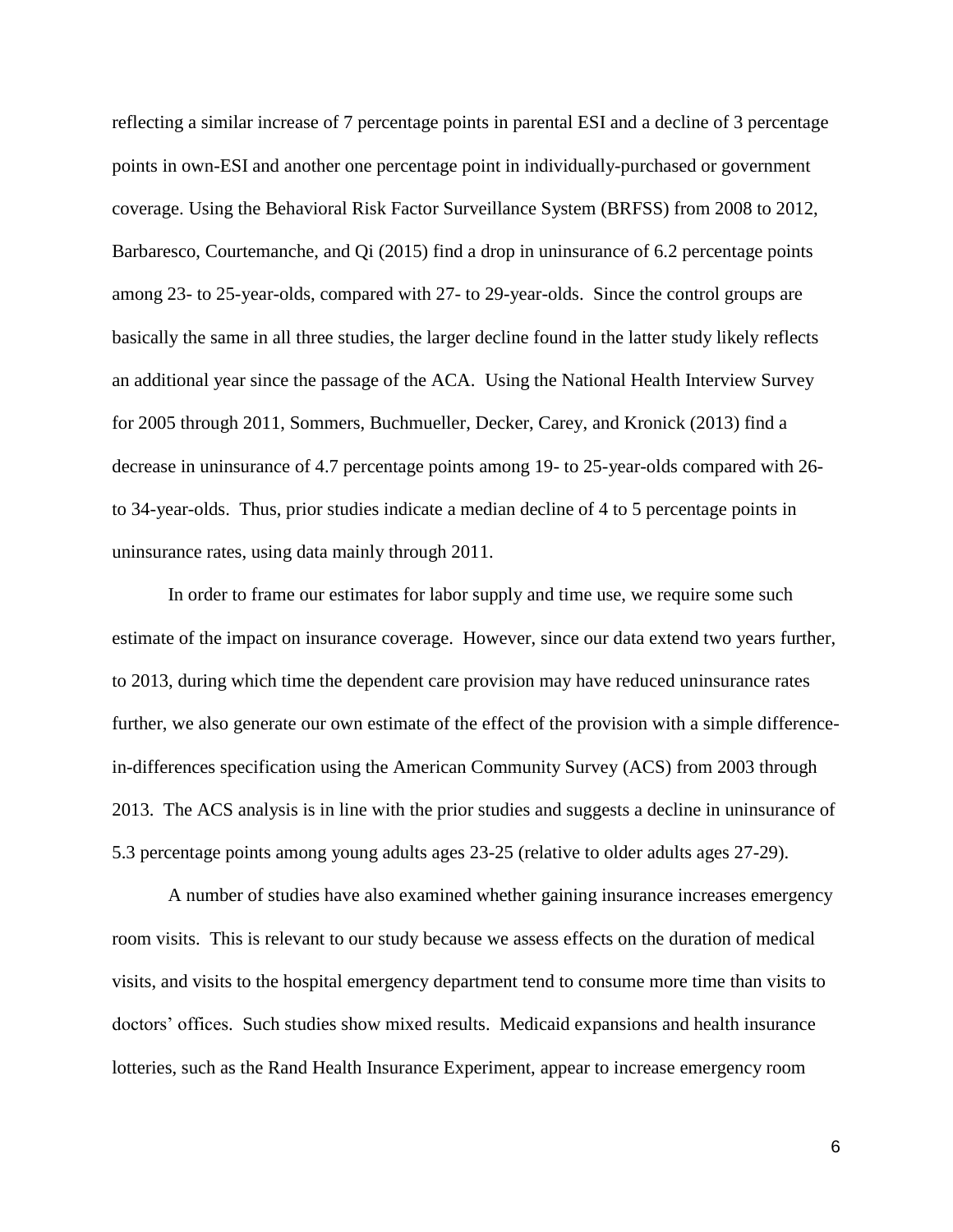visits (Newhouse 1993, Currie & Gruber 1996; Taubman et al. 2012). In contrast, the expansion of health insurance to large non-poor populations, as in Massachusetts in 1996 (Miller 2011) and among young adults in the ACA (Hernandez-Boussard 2014), appears to reduce emergency room visits.

Very few studies have specifically estimated the effect of the ACA on time spent at work. Antwi, Moriya, and Simon (2013), find that persons 19 to 25 years of age reduced their work hours by about 48 minutes per week, or 10 minutes per day, compared with persons 27 to 29 years old, and Slusky (2015) cautions that such effects may be overstated due to confounding differential trends.<sup>5</sup> No study we are aware of has examined the effect of gaining insurance on other uses of time.

#### *Contributions*

We use information from the American Time Use Survey to answer four key questions, providing several contributions to the literature. By delinking the availability of low-cost health insurance from work, the DCM would be expected to affect the marginal valuation of time spent on non-work activities and thus affect the tradeoff between labor and leisure. Specifically, optimization of the labor-leisure tradeoff predicts a decrease in labor supply associated with the DCM. First, we confirm this prediction using detailed data on time use, following limited prior work on labor supply (Antwi, Moriya, and Simon 2013).

Second, given that the provision reduced the amount of time young adults work, the question arises, what have these adults done with the extra time? The reduction in labor supply

<sup>&</sup>lt;sup>5</sup> In contrast, Bailey and Chorniy (2015) do not look at work time per se but rather at job mobility in the Current Population Surveys, studying whether the respondent switched jobs, and they find no evidence that the ACA's DCM had any effect on this measure of job mobility. Bailey (2013) looks at self-employment and also finds no robust evidence that the DCM raised self-employment. These two studies conclude that job-lock may not be a major concern for young adults, and lack of health insurance may not be an impediment to entrepreneurship among this age group. Depew (2015) studies the effects of earlier state mandates that extended the age that young adults could continue to be covered as dependents on their parents' insurance plans, and finds that these laws reduced young adults' labor supply at the intensive margin though not significantly at the extensive margin.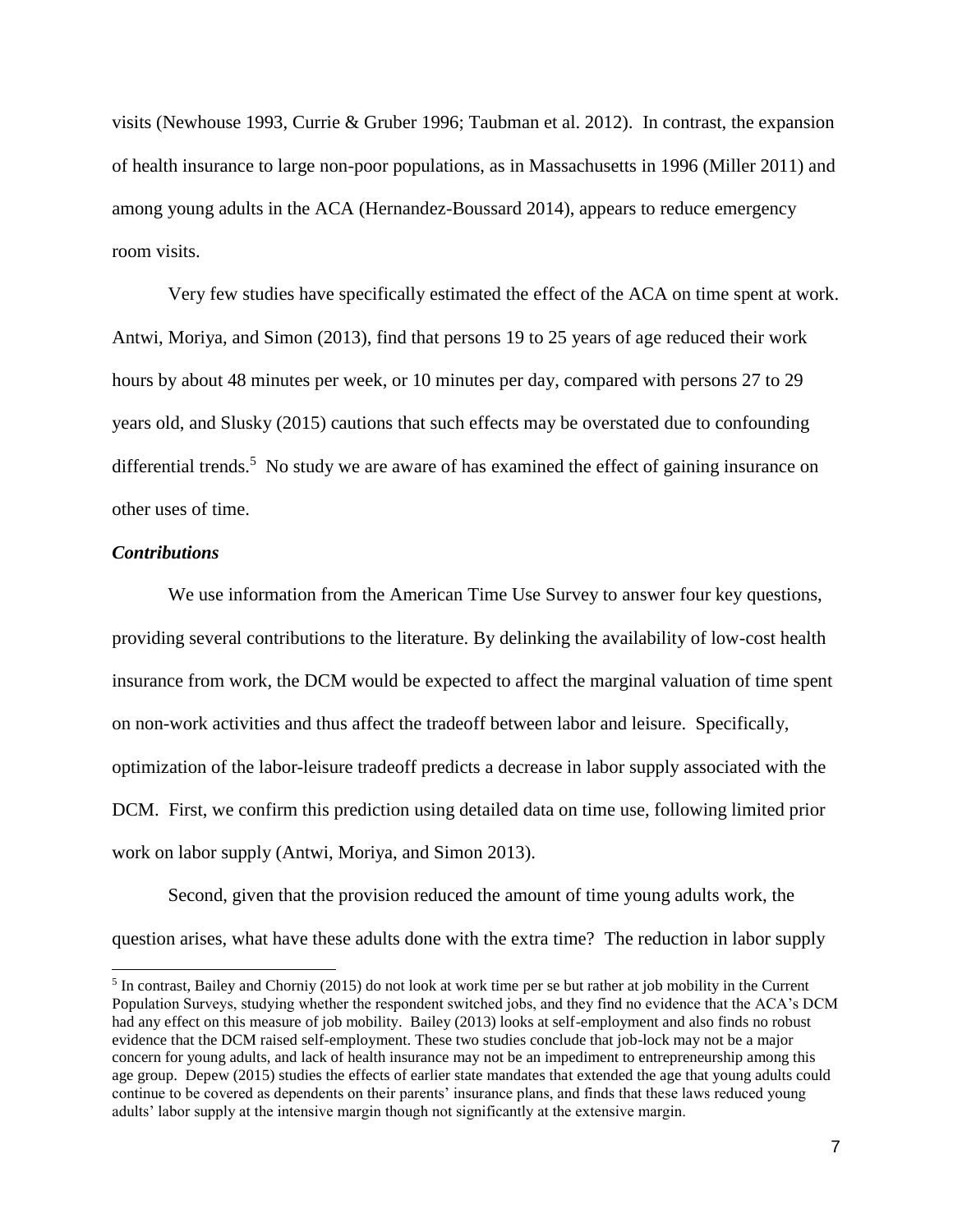and the associated decrease in earnings have potentially reinforcing income and substitution effects.<sup>6</sup> This may cause young adults to allocate more of their freed-up non-work time towards activities that are relatively more time-intensive and less intensive in market-based inputs, and we therefore expect an increase in activities that require more time inputs (such as job search, education, and socializing) and a decrease in the demand for activities that are complementary to market inputs (such as time spent shopping and purchasing goods and services). We provide the first estimates on how the DCM has affected these other uses of time.

Third, we provide some of the first evidence on time spent receiving and waiting for medical care, which would capture shifts in the use of medical care inputs (for instance, from hospital emergency room care to routine physician care) associated with a shift from being uninsured to gaining insurance coverage. A priori, effects on time spent receiving medical care are ambiguous. On the one hand, there may be a scale effect as expansion of coverage to uninsured individuals raises the demand for medical care -- both emergency department (ED) visits as well as for a regular source of care. On the other hand, there is also a substitution effect from unscheduled ED-based care to scheduled and routine physician office-based care; thus, it is likely that visits to a regular source of care probably increased more than visits to emergency rooms, which may reduce the average time spent receiving medical care. This effect would also predict that there would be a decrease in the time spent waiting for medical care.

Finally, a related question is whether these changes have made young adults better off. Those taking advantage of the ACA's DCM would be the ones who would presumably benefit from it, and the reallocation of time is presumably optimal from the standpoint of utility

<sup>&</sup>lt;sup>6</sup> The DCM may also be associated with a positive income effect as uninsured young adults gain coverage and experience a reduction in out-of-pocket medical spending. While this may moderate the negative income effect from the reduction in labor supply, the net income effect is still likely to be negative since we find that virtually all of the reduction in the labor supply is occurring at the extensive margin (see results).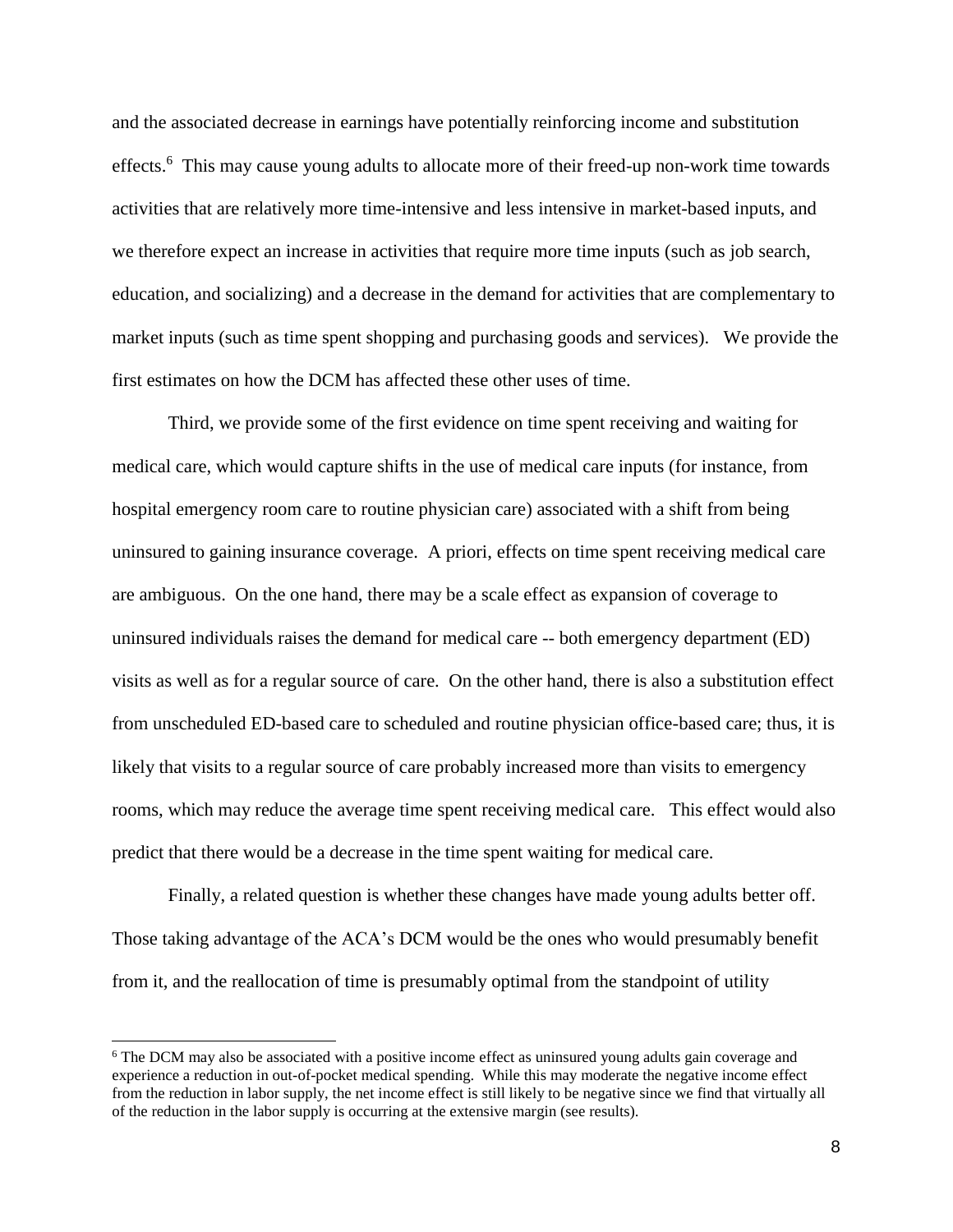maximization. We assess this prediction with a novel module on subjective well-being which measures adults' self-reported levels of stress, happiness, sadness, sense of accomplishment, and tiredness *associated with the activities that they were performing*. While measuring effects of gaining insurance on young adults' *objective* well-being (i.e., health and finances) are certainly necessary, an equally valid question and key component into the cost-benefit calculus relates to whether the beneficiaries of the law themselves reveal that it has improved their lives.

#### **III. Data**

We use the American Time Use Survey (ATUS) from 2003 through 2013, the period which enveloped the enactment of the DCM and which allows us to observe responses over three years post-enactment. The ATUS is a subsample of the Current Population Survey (CPS), which interviews about 60,000 households per year. Each household in the CPS is interviewed for four months, left out for eight months, and then re-interviewed for four additional months. Thus each household, if it does not dissolve or move, is interviewed eight times. Each month about oneeighth of the sample is being interviewed for the first time, and one-eighth, for the final time. Two months after households complete their eighth CPS interview, they become eligible for selection into the ATUS sample. About half of the households invited to participate in the ATUS choose to do so. African-Americans, Hispanics, and households with young children are oversampled for the ATUS. About 10% of the sample is randomly assigned to report on each weekday, and 25%, on each weekend day. The day on which they report is called the "diary day". Sampling weights are provided to account for the oversampling of the different demographic groups and of weekends, as well as for non-response. Hence, as the CPS, the ATUS is nationally representative of the civilian, noninstitutional population residing in occupied households.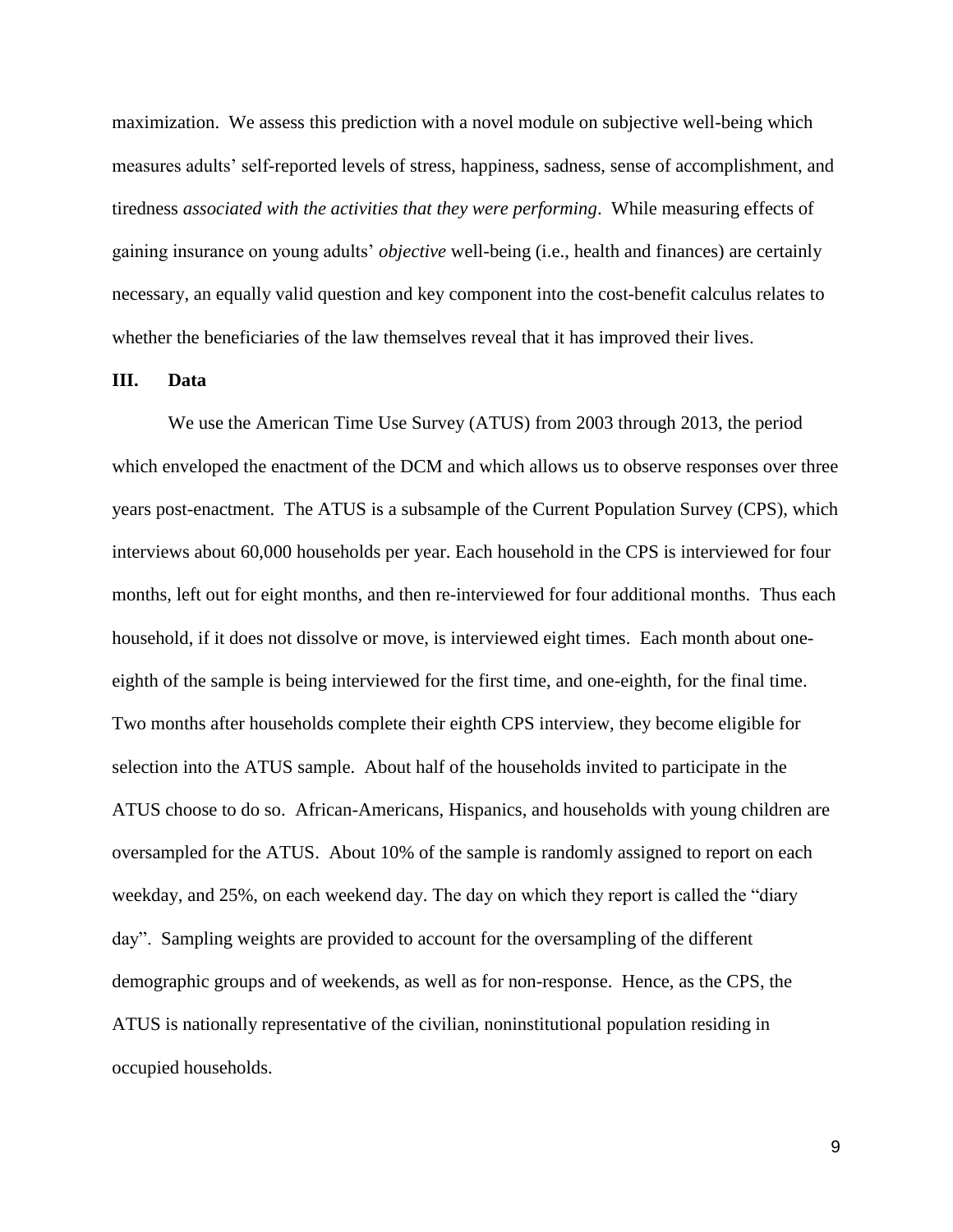Participants are interviewed the day after the diary day to minimize recall errors. The time diary component of the interview contains a detailed account of the respondent's activities, starting at 4 a.m. the previous day and ending at 4 a.m. on the interview day. Each activity in the time diary component is assigned a six-digit classification code. The first two digits represent one of 17 major activity codes (ranging from personal care to household services to exercise and sports); the next two digits represent the second-tier level of detail, and the final two digits represent the third, most detailed level of activity. For example, the ATUS code for "Using health and care services outside the home" is 080401, which is part of code 0804, "Medical care and services", which is part of code 08, "Professional & Personal Care Services".

From the reported measures of time use we construct the following outcomes capturing time spent in various activities, at the extensive and intensive margins:

- 1) Minutes working, including time spent actually working; other work-related activities, such as socializing, eating, and drinking related to work (for salespeople, etc.); and other income-generating activities, such as hobbies, performances, and renting assets. This variable excludes time spent job searching and interviewing.
- 2) A dichotomous indicator that equals one if the respondent is employed, zero otherwise.
- 3) Work minutes conditional upon working at least one minute.
- 4) Minutes spent searching and interviewing for jobs
- 5) Minutes spent on recreational exercise
- 6) Minutes receiving and waiting for medical care outside the home
- 7) Minutes receiving medical care outside the home
- 8) Minutes receiving medical care conditional on receiving at least one minute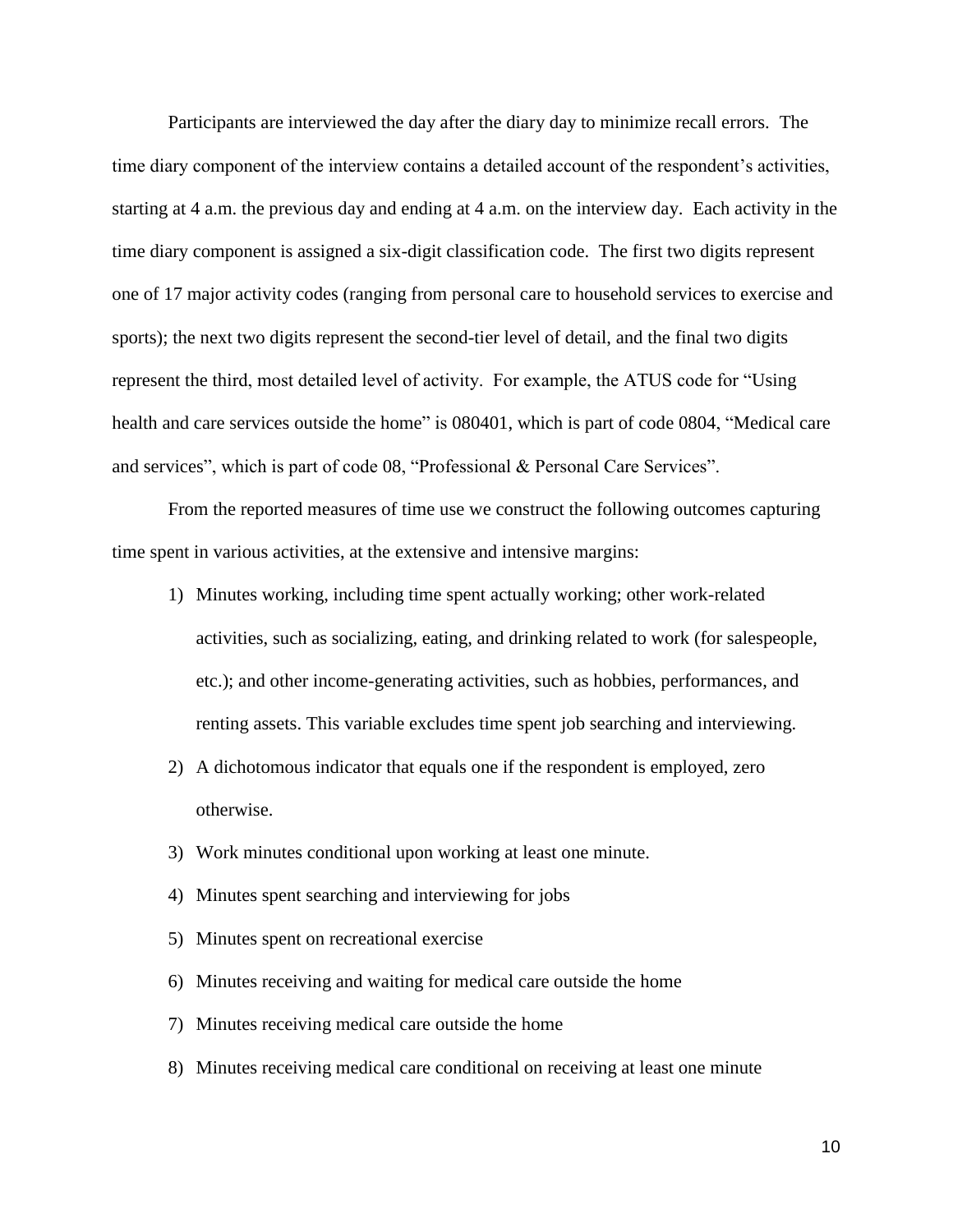- 9) Minutes waiting for medical care
- 10) Minutes waiting for medical care conditional on receiving at least one minute of care
- 11) Minutes spent on education, including going to class, studying, researching, and homework, as well as dealing with the school administration.
- 12) Sleeping
- 13) Eating and Drinking
- 14) Purchasing goods and services
- 15) Socializing and relaxing, excluding watching television

We also use the 2010, 2012, and 2013 Well-Being Supplement to the ATUS, in which all respondents to the ATUS are included. Respondents are asked about three randomly selected activities from the diary day, and for each activity, to report using scales of 0 to 6 their happiness, sadness, pain, stress, and tiredness, as well as how meaningful the respondent considers the activity. We create a measure of the average level of each affect over the respondent's three activities using the time spent in each activity. For example, the average happiness of respondent *i* is

$$
H_i = \frac{\sum_{k=1}^{3} t_{ik} H_{ik}}{\sum_{k=1}^{3} t_k}
$$
 (1)

where  $t_{ik}$  refers to the time person *i* spent in activity *k*, and  $H_{ik}$  is the degree of happiness of person *i* during activity *k*.

All models include various controls for the respondent's socio-demographic characteristics, including education, marital status, race and ethnicity, and gender. We match data on the unemployment rate, from the Bureau of Labor Statistics (BLS), based on the respondent's state of residence, and month and year of interview. In addition, we construct and control for a dummy variable for incomplete interviews, that equals 1 if the respondent did not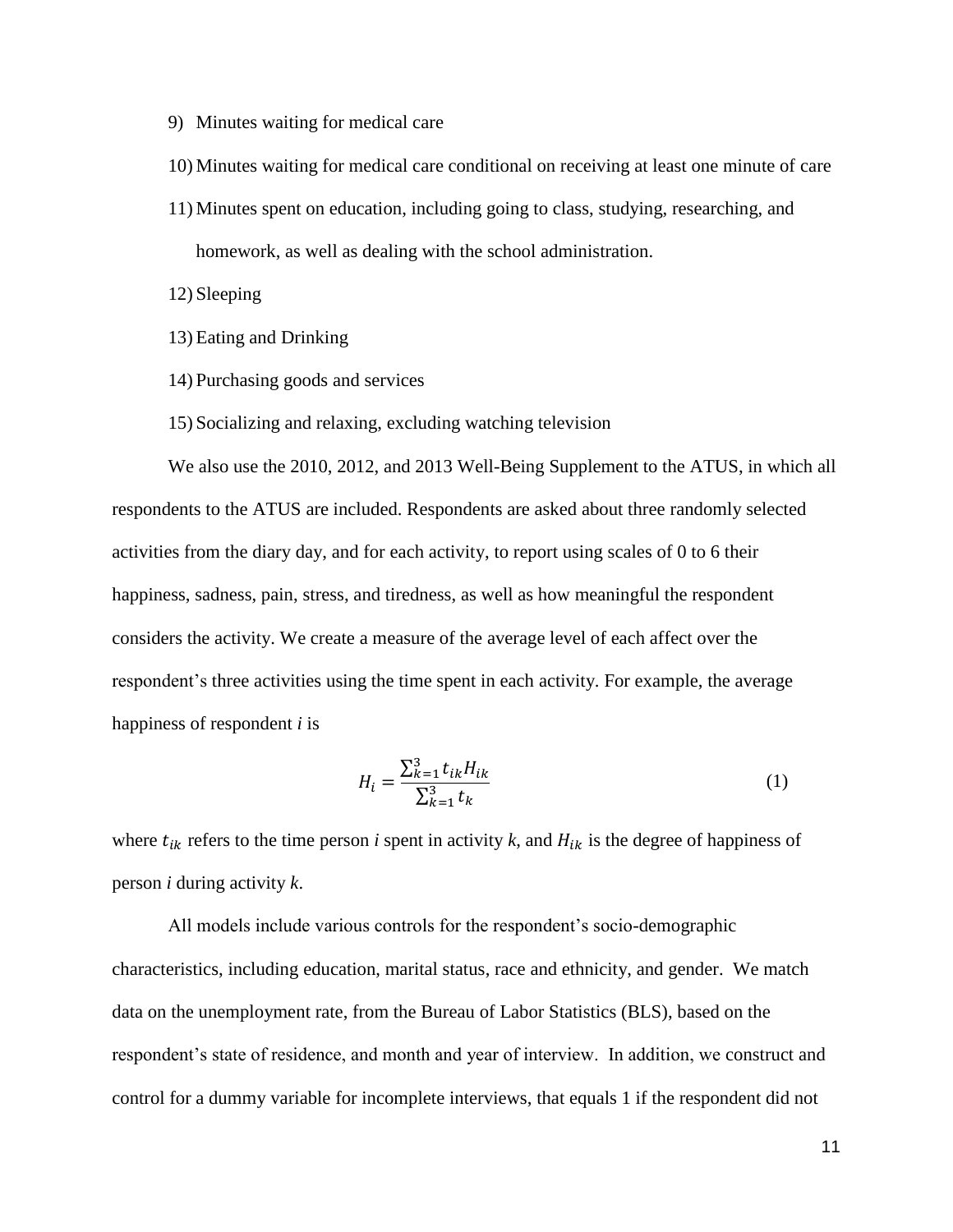account for all of his or her activities during the day. About 88% of the sample have incomplete reports (reporting <24 hours), though 94% of the sample report on at least 23 of the past 24 hours. Excluding incomplete interviews from the analyses does not materially change the results or conclusions.

#### **IV. Empirical Framework**

 $\overline{a}$ 

The objective of this study is to assess how the ACA's dependent coverage mandate affected labor supply and various other measures of time use in healthcare and non-healthcare activities among young adults. We empirically frame this question within a difference-indifferences (DD) analysis, comparing conditional trends pre- and post-DCM for groups affected and not affected by the policy. Specifically, we follow the literature and define the "treatment" group as comprising young adults between the ages of 19-25, the age group targeted by the DCM. Individuals, between the ages of 27-34 constitute the control group, who because of being older than 26 years of age are not eligible to obtain health insurance under the  $DCM$ .<sup>7</sup>

Our primary specification takes the following form:

$$
y_{ijtmd} = \alpha \cdot Age1925_{ijtmd} + \gamma \cdot Post_{ijtmd} + \delta \cdot Age1925_{ijtmd} \cdot Post_{ijtmd}
$$

$$
+ X_{ijtmd} \cdot \beta + \pi \cdot U_{jtm} + \mu_j + \theta_t + \tau_m + \varphi_d + \varepsilon_{ijtmd}
$$

$$
(2)
$$

where *Post* refers either to after 2010 or after 2011. We expect the effects to be larger when the treatment period is further from the enactment date. The vector  $X_{ijtmd}$  includes demographic controls and the indicator for an incomplete diary. The variable  $U_{itm}$  refers to the unemployment rate in the respondent's state *j* of residence, in year *t* and month *m*.

<sup>&</sup>lt;sup>7</sup> We follow the literature and exclude 26 year olds from either the treatment or control groups in order to minimize any measurement error as this is a transition period and some 26 year olds may be shifting coverage in anticipation of aging out.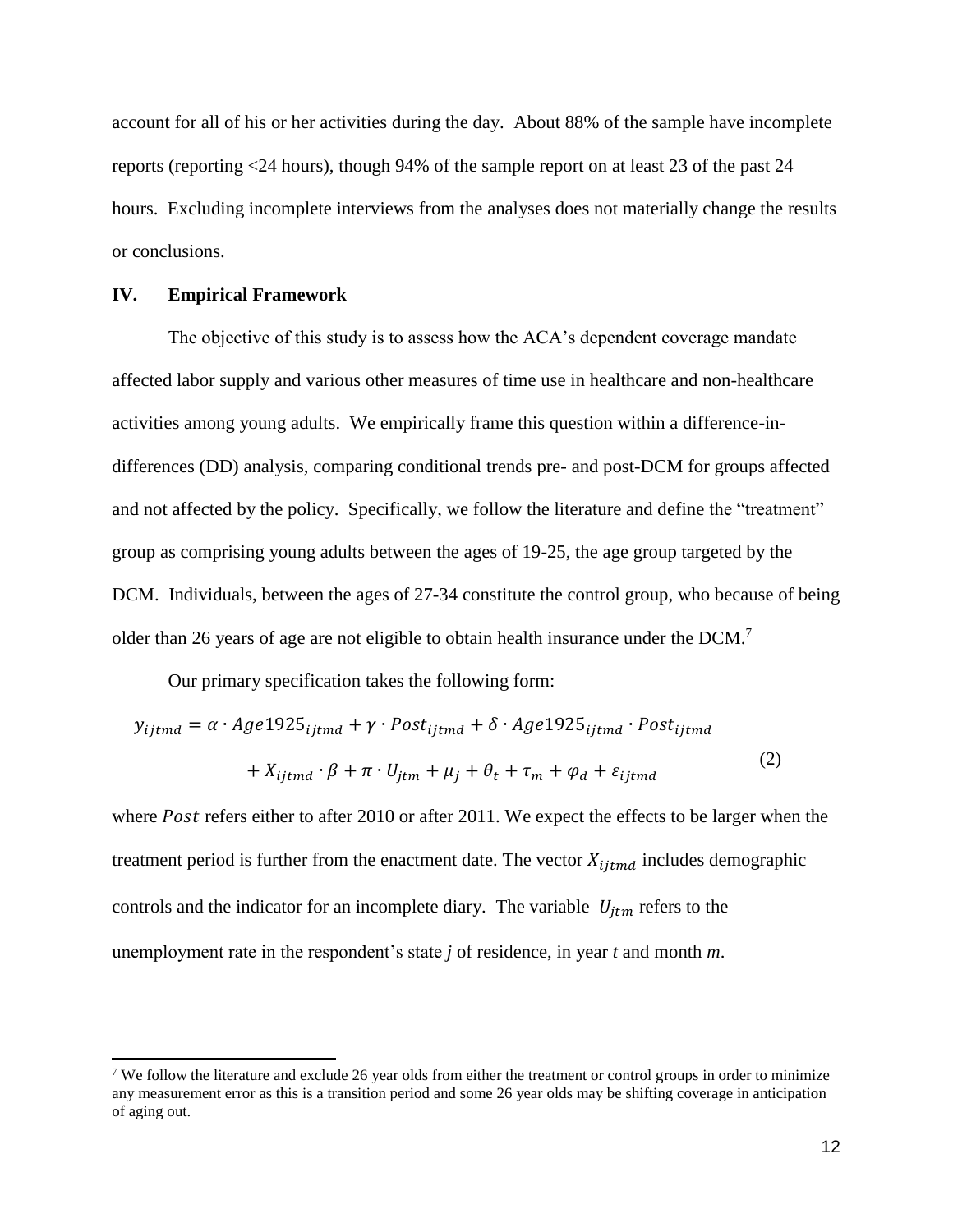All specifications further control for state fixed effects  $(\mu)$ , which account for any unobserved time-invariant state-specific factor, as well as time fixed effects. Insurance status had been trending downwards prior to the ACA both among 19- to 25-year-olds and among 27 to 34-year-olds. Also, the Great Recession has caused fluctuations in work and other time use. It is likely that only some of these trends are picked up by the state unemployment rate. The year indicators  $(\theta)$  would capture any such national trends in time use and in insurance status independent of the changes caused by the ACA, most notably shocks to the labor and healthcare markets from recent economic downturn. We also include month dummies (*τ*) because many activities, such as exercise, as well as mood, vary substantially by season, and we include day-ofthe-week dummies (*φ*) to control further for changes in time use and mood over the week. As an obvious example, most work time occurs during the week, while most exercise and socializing occur during the weekend. Also, subjective well-being varies noticeably over the week, with respondents reporting being least happy, saddest, most tired, most stressed, but engaged in their most meaningful activity, on Wednesday. In our primary specification, we do not control for school enrollment or for health status, as these are two of the likely outcomes of the change in the law we are analyzing.

Some research suggests that the effects of the ACA on labor and health outcomes found in the prior literature may be spurious, reflecting different trends in the control and treatment groups prior to the ACA taking effect (Slusky 2015). The validity of difference-in-differences analysis, of course, depends on common trends between the control group and the treatment group had the treatment group not been treated. Figures 1-3 present these trends for our outcomes. Due to sample size limitations (a limitation not exclusive to our study, but also pervasive in most of the ACA literature), the trends are noisy. The commonality of trends cannot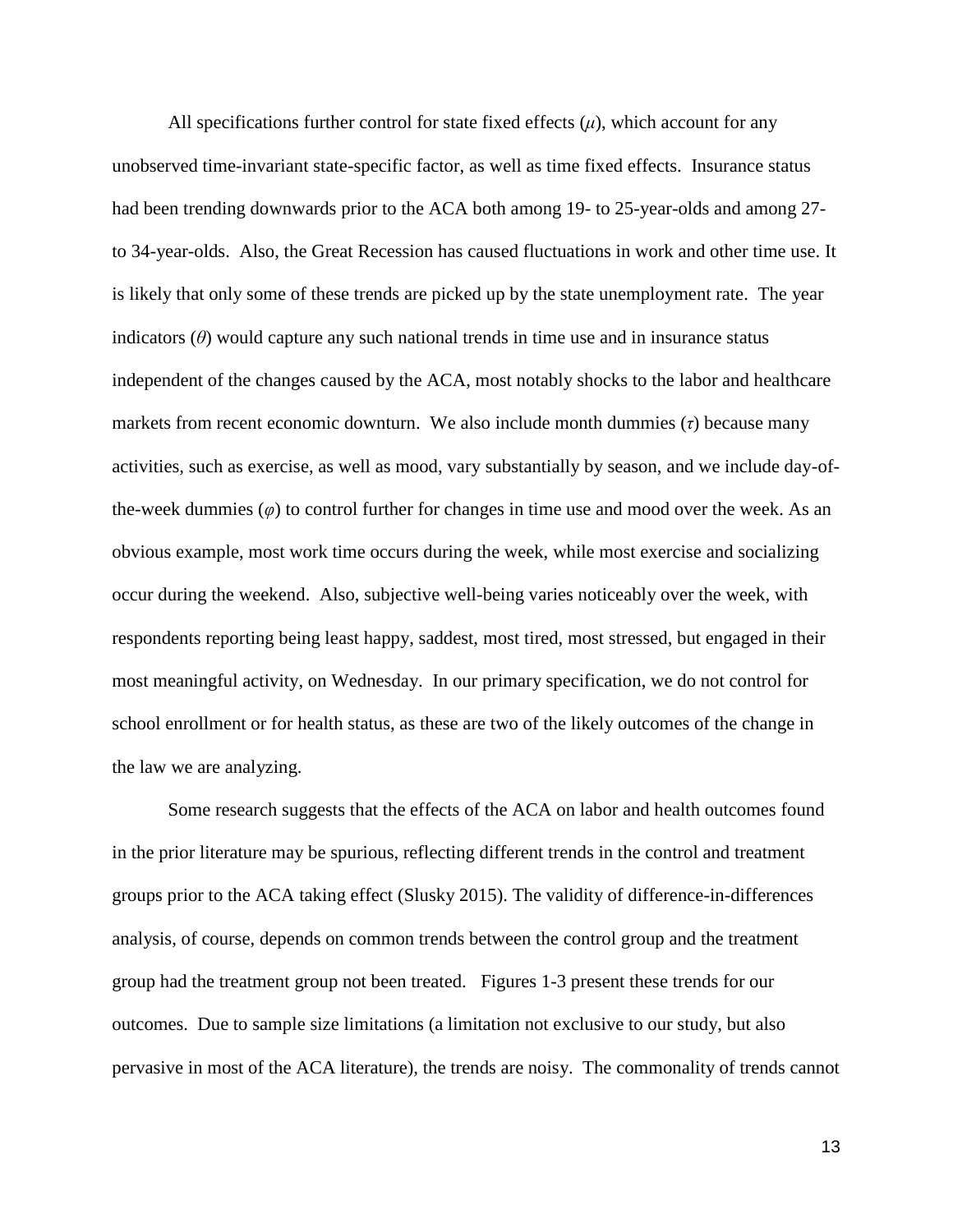be tested after the new policy takes effect, since the policy will itself affect the trend of the treated group. However, the parallel trends assumption can be tested prior to that time. We therefore formally test for differential trends in two ways, which also serve as placebo checks.

First, we estimate equation (2), adding the interaction of the treatment dummy and a variable that equals the year if the year is prior to 2010, and equals zero afterwards. The p-value on this variable indicates whether linear trends in the treatment and control groups differed in the pre-treatment period. Our second test follows Slusky (2015), wherein we estimate our main equation (2) above but define the treatment period from 2007 to 2009 or to 2008, and the control period, from 2003 to 2007. Since the law only went into effect in 2010, we should find no effect of the pseudo-treatment when the sample is limited to period prior to implementation of the DCM.

As a third check on our specification, we redefine the treatment group as only persons between the ages of 23 and 25. This reduces our sample size by about half, but creates a treatment group that is more attached to the labor market, less likely to be still enrolled in school, and in general more similar to the control group of persons 27 to 34 (Table 1).

Prior to the passage of the ACA in 2010, 37 states had laws protecting the insurance coverage of dependent children<sup>8</sup>, the great majority having been passed after 2005. Monheit et al. (2011) find that the state laws had little net effect on the insurance coverage of young adults. To gauge if state dependent coverage laws might affect our results, we estimate equation (2) only on young adults who would not be eligible for coverage under these state regulations.

In our final specification, we include state-specific linear trends to evaluate if our estimates are driven by unobserved state level heterogeneity and systematic differential trends.

<sup>8</sup> <http://www.ncsl.org/research/health/dependent-health-coverage-state-implementation.aspx>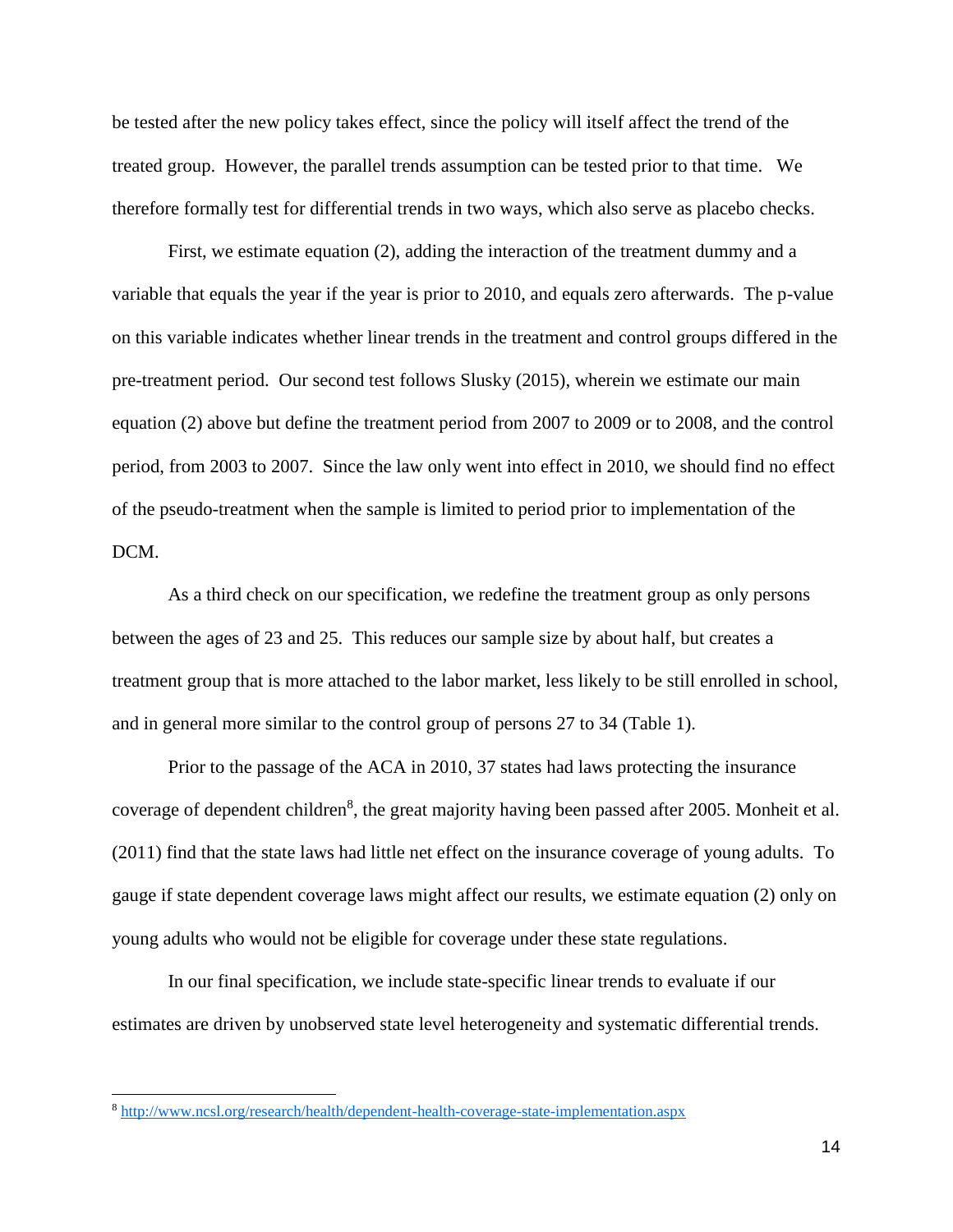All models are estimated with OLS, as the outcomes are in general continuous.<sup>9</sup> Since we include state effects and the policy change is at the national level starting in the September of 2010, we assume that the error terms (denoted by *ε* in equation 2) are correlated within single year of age and month. In fact, the variance of the coefficient matrix hardly changes whether we assume merely heteroskedasticity, or heteroskedasticity combined with the clustering described above.

#### **V. Results**

Table 1 reports the means of the variables used in the main analyses, across the two treatment groups (ages 19-25 and ages 23-25) and the control group (ages 27-34). Time use clearly differs between 19- to 25-year-olds and 27- to 34-year-olds. The older group spends more time working, but less time in exercise, education, sleep, and socializing. The 23- to 25-year-old group is closer to the older group in work-related activities, but closer to the younger group in the other activities. With respect to time spent receiving medical care, this is somewhat larger among 27-34 year olds, particularly in relation to the 23-25 year olds, consistent with a larger prevalence of insurance among the older group. However, among those who receive medical care, time spent waiting to receive care is higher among the younger adults (12-14 minutes) relative to the older adults (10 minutes), which is consistent with uninsured younger adults receiving more of their healthcare through non-scheduled clinic or ED visits. All three groups are quite similar in demographic characteristics and in levels of happiness, sadness, stress, tiredness, and meaningfulness of their activities.

<sup>9</sup> The ATUS oversamples weekends and certain demographic groups and provides sampling weights to generate population-based estimates. Because we include dummy variables for demographic characteristics as well as day of the week of the survey, we do not use survey weights in our estimates (DuMouchel & Duncan 1983; Solon, Haider, Wooldridge 2015). We also use OLS for dichotomous outcomes, and confirm that the results are not sensitive to estimation via logit or probit regression.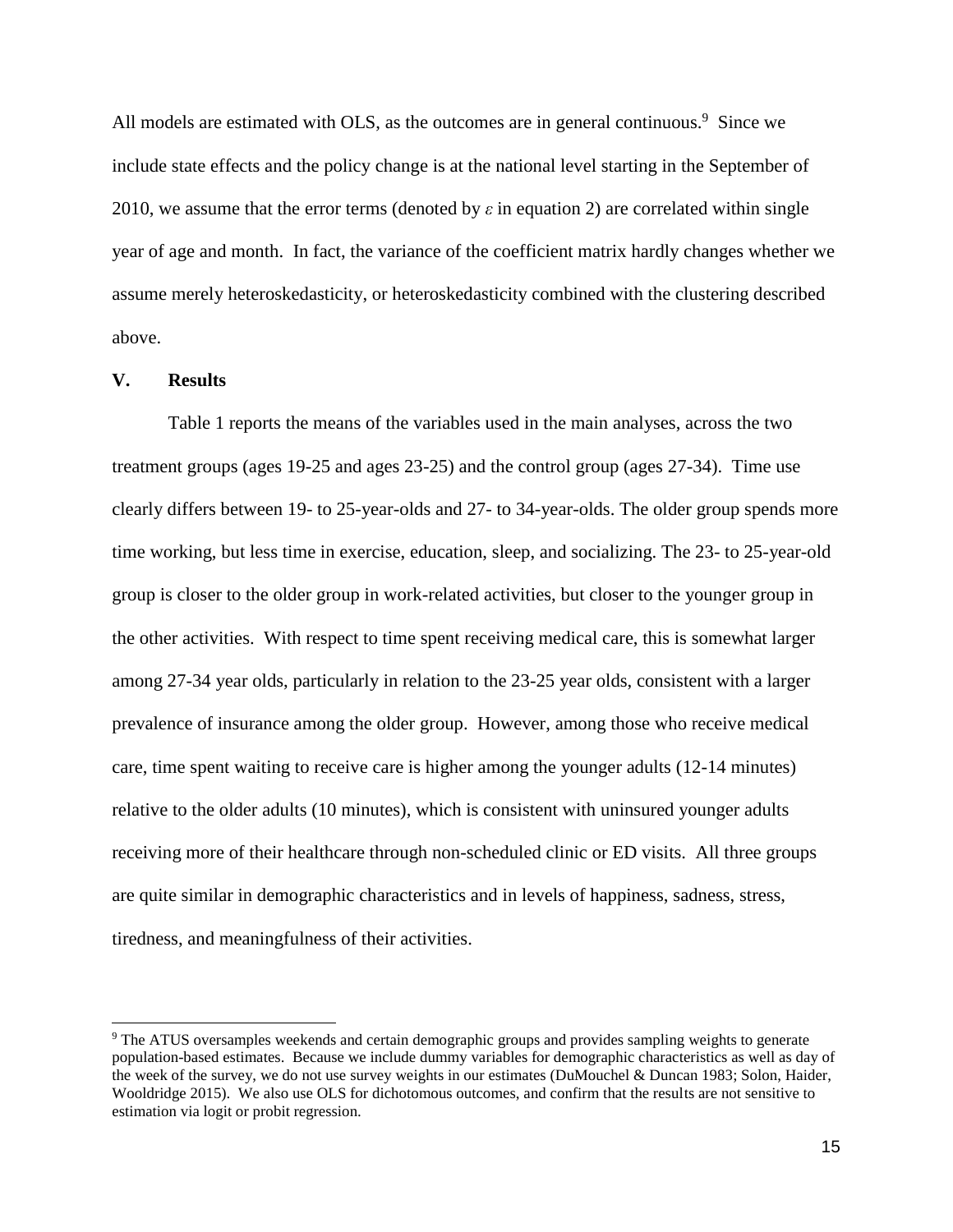Table 2 reports estimates from our main DD models (equation 2) on the effects of the DCM on labor supply. Specifications 1-4 utilize the full treatment group (ages 19-25), and specifications 5-7 utilize the narrowly-defined treatment group (23-25) who are more likely to have finished schooling and entered the labor force. As found by Antwi, Moriya, and Simon (2013), the availability of insurance reduces time spent working, though our baseline estimate (specification 1) —about 18 minutes per day or about 9% (relative to the treatment group mean) — is about double that found in the prior study. This could be due to a longer time period since the ACA took effect, as well as a different measure of work time, and a different comparison group, as we use persons ages 27 to 34. In fact, the effect size increases in magnitude (23 minutes decline) the further we get from implementation (specification 2, which allows for a lag and defines the post-period as post-2011 compared with specification 1 which defined the treatment period as post-2010). This suggests that the DCM may have gradually changed behavior, which speaks to the value of using more post-policy data to assess its' cumulative and full effects.

Next, we decompose whether this decrease in labor supply is occurring at the extensive and/or the intensive margin by separately assessing effects on employment and on work time conditional on employment. Most of the decline appears to reflect declines at the extensive rather than intensive margin, as we find insignificant and much smaller effects on labor supply among those who are currently employed and a significant decline in employment status of 4-6 percentage points. It is validating that this effect is quite consistent with the 4-6 percentage points net increase in insurance coverage found in prior work (Barbaresco et al. 2015; Lloyd et al. 2014; Sommers et al. 2013) and our own estimates based on the ACS.<sup>10</sup> Furthermore, the

 $10$  That is, as most coverage in the U.S. is through one's employer, we would expect effects in employment to more or less mirror effects on net insurance coverage, ceteris paribus.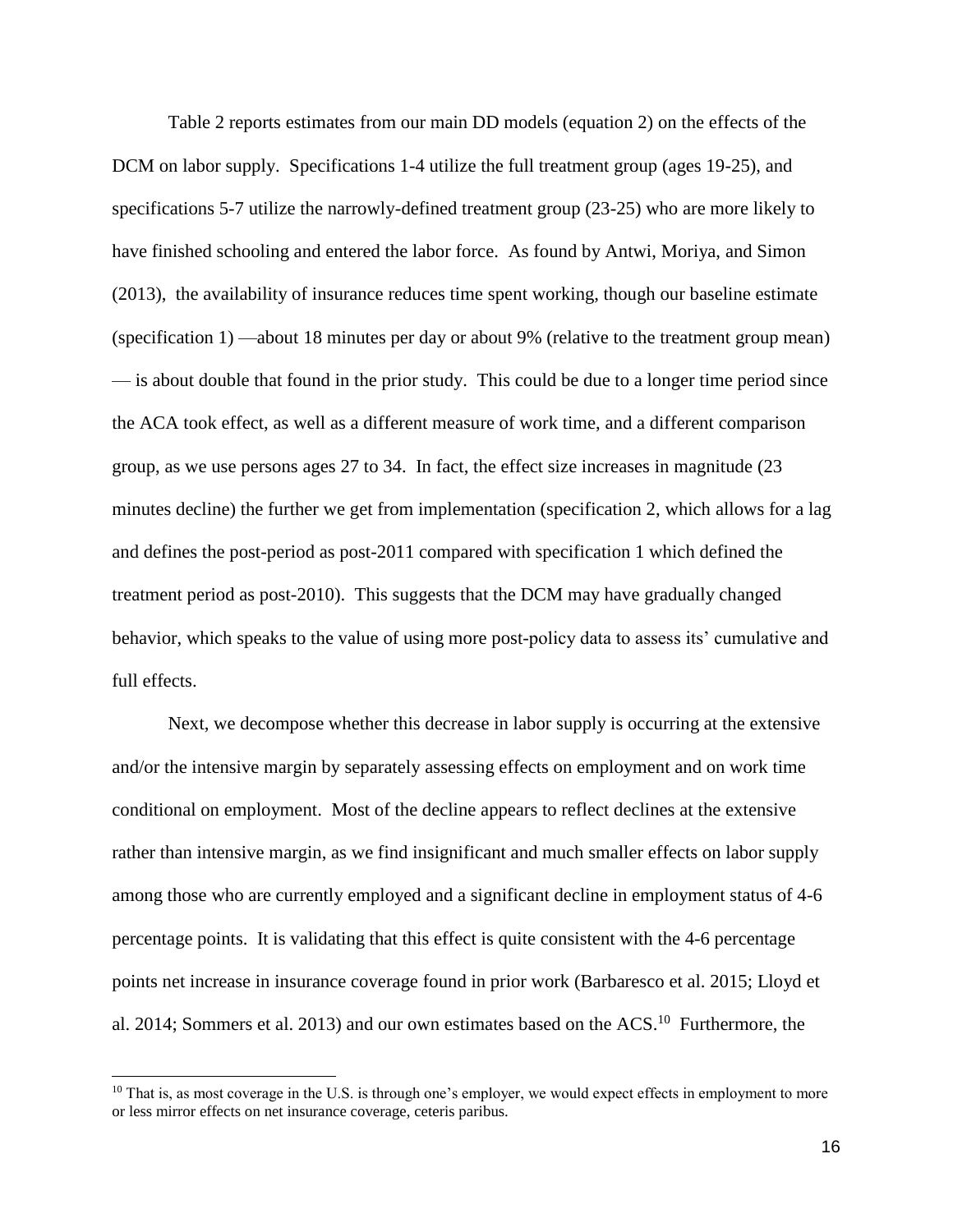magnitude of the observed decline in work minutes (18-23 minutes daily) is also consistent with and can be fully explained by the observed decline in employment (4-6 percentage points). If there are no major effects on labor supply at the intensive margin, as there does not seem to be, then inflating the work minutes estimates by a factor of 17-25 (reciprocal of the estimates of employment) yields an average implied work day of about 7-7.5 hours among those who shifted status from employment to non-employment. This is virtually identical to the Census estimate of 7.5 average hours worked daily by employed persons in 2010. In this as in almost all the outcomes we examine, the effects are stronger when the outcome period is limited to 2012 and 2013, suggesting stronger cumulative effects.

The final row of results suggests an increase in time spent looking for new jobs. While the coefficient on time spent searching and interviewing for jobs is insignificant using the full sample, it is significant at the 5 percent level when the outcome period is limited to post-2011, after the law had more time to take effect. Among 23- to 25-year-olds, who would have a stronger attachment to the labor force and more likely to have completed their schooling, the effects were larger and more precisely estimated in both time periods.

Table 2 also reports on some of our specification checks. First, the results are generally robust to the inclusion of state-specific linear trends (model 4) and to limiting the sample to young adults who would be ineligible for coverage under state laws (models 3 and 7). In fact, as expected, the effect of the ACA is a bit stronger for these state-ineligible young adults, though the loss in sample sizes also reduces the precision of our estimates.<sup>11</sup> Table 2 also reports one of our placebo checks, whether there are any systematic differences in the trends in each reported

 $11$  Monheit et al. (2011) find little effects of these pre-ACA state laws on the insurance coverage of young adults, which we confirm with the ACS data as well. Thus, we would not expect a substantially larger effect of the ACA's DCM when omitting those individuals who would be eligible under the state laws since if these individuals had not substantially expanded their insurance status prior to the ACA, they would be potentially impacted by the DCM and would be a valid inclusion in the treatment group.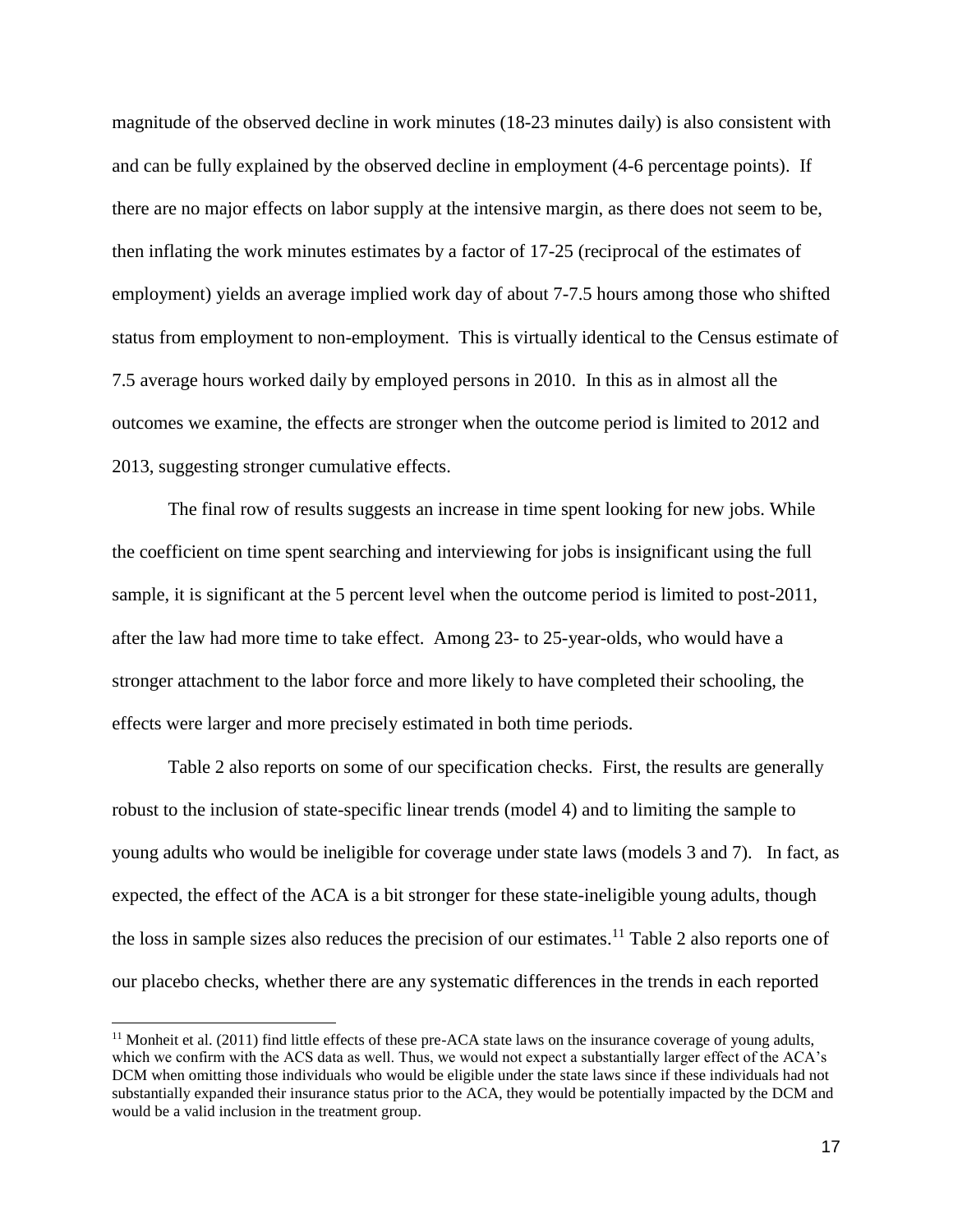outcome between the treatment and control groups prior to 2010. The p-value for this test is reported in the square brackets. It is validating that none of the trend differences are significant at conventional levels. Overall the results for labor-market outcomes in Table 2 appear to confirm the benefits of non-work-related health insurance in reducing job-lock. We also find suggestive evidence of an increase in job-searching, which is consistent with the availability of insurance outside of employment allowing young adults to take longer to possibly search for more suitable jobs.

Table 3 reports estimates for time spent receiving and waiting for medical services. These results suggest a decline in these uses of time, though the point estimates are generally statistically insignificant. However, in some cases they do represent a somewhat sizeable decline. For instance, the estimates for total time receiving care suggest a decline of about 20- 25% relative to the baseline mean. Estimates for total time waiting for medical care are statistically insignificant for the broad treatment groups (ages 19-25) but significant for young adults ages 23-25, suggestive of a decline in waiting time of about 0.4 minutes daily on average. We find most solid evidence that these effects are being realized at the intensive margin. That is, conditional on receiving any medical care, the DCM is significantly associated with a drop in the time spent both obtaining medical care (by about 25-30 minutes on average) and in the time spent waiting for medical care (by about 10-20 minutes on average).

These estimates are generally robust when we control for state-specific trends (model 4) or omit individuals from the sample who may be eligible for dependent coverage under state laws prior to the ACA's DCM (models 3 and 7). As with our models for labor supply, we do not find any statistically significant differences in pre-policy trends between the treatment and control groups (p-values for this test reported in square brackets).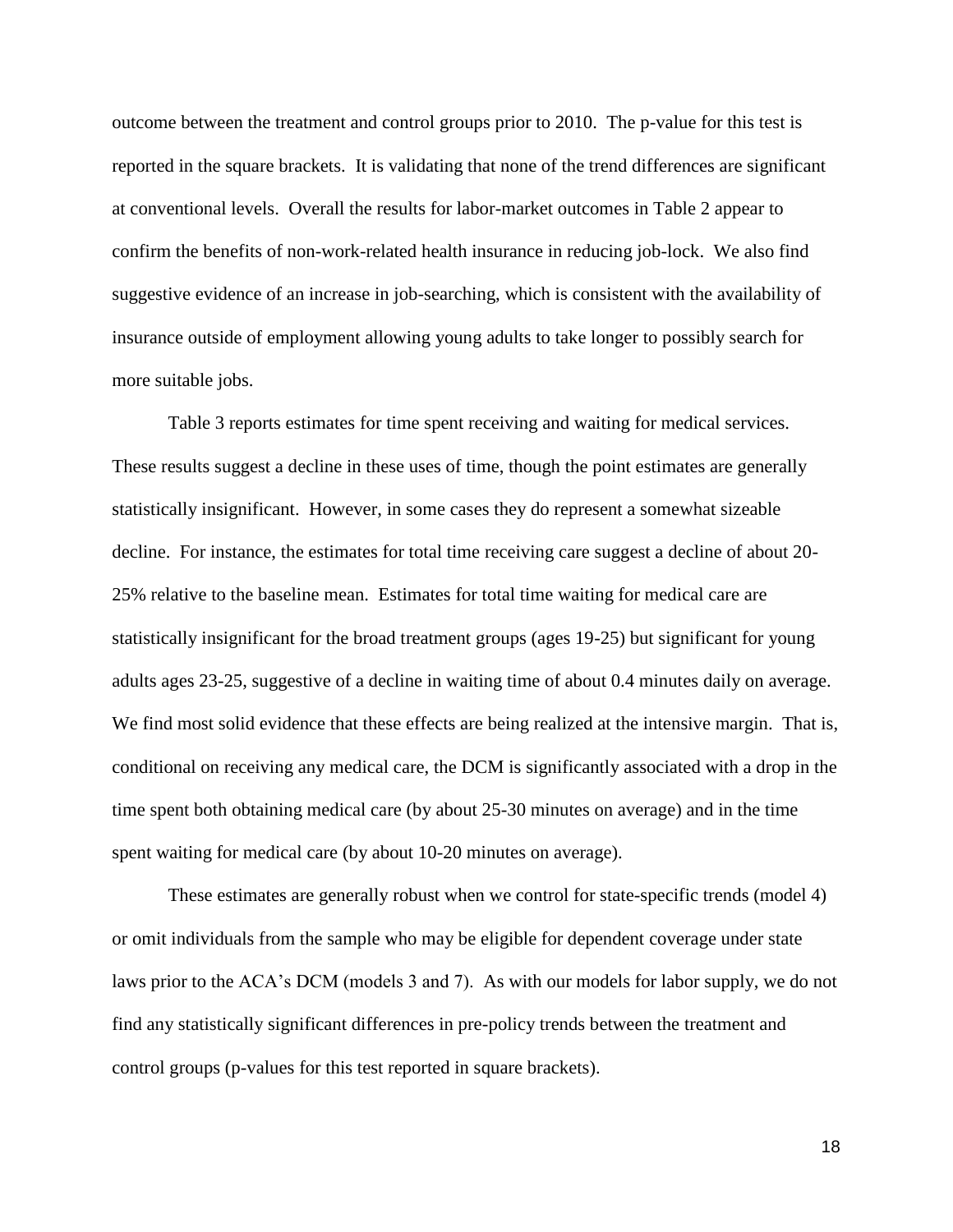The findings in Table 3 lend support to the view that making insurance more easily available to non-poor households with working parents reduces the use of emergency-room care (Hernandez-Boussard et al. 2014; Akosa Antwi et al. 2015). Young adults between the ages of 19-25 have the highest prevalence of ER use among adults; in 2008, 26% of young adults had obtained some care in the hospital ER (National Health Interview Survey – NHIS). Nonadjusted estimates from the NHIS also suggest a decline in the prevalence of care at the hospital emergency department (ED) by about 2-3 percentage points among the treatment group relative to the control group.

The decrease in time spent receiving medical care may also reflect an improvement in the quality of medical care, both from a substitution from ER-based healthcare to a more routine source of physician care, and also since time spent with the physician is generally lower with more expensive specialist doctors. Similarly, time spent waiting to receive medical care declined substantially among those who received care. One explanation for this is that a number of young persons switched their regular source of care from the emergency room to the doctor's office. Even if emergency room visits overall may have increased because of the law, average waiting time will have decreased if visits to doctors' offices increased by a greater proportion.

The estimates in Tables 2 and 3 suggest that the ACA's DCM likely reduced employment among those eligible for dependent coverage, and also reduced the time spent obtaining and receiving medical care services particularly at the intensive margin. To some extent, some of this time was spent in looking for new jobs. The question remains how those no longer working used the rest of their freed-up time. Table 4 reports estimates for the other uses of time. Young adults (ages 19-25) spent more time in education, an additional 6 to 8 minutes daily on average, which translates into a 15-20% increase relative to the baseline treatment group mean. As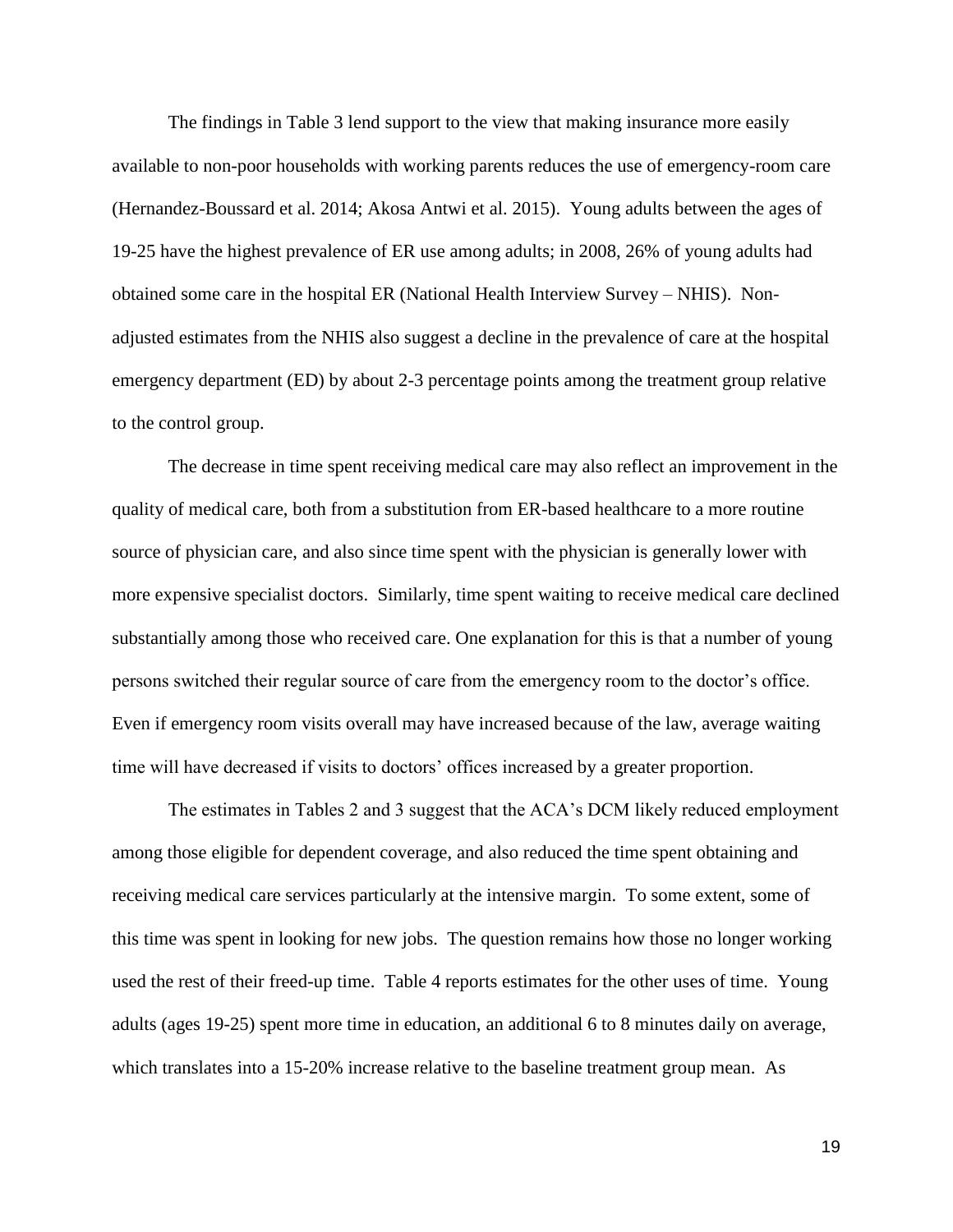expected, the effect on education is smaller for 23- to 25-year-olds since fewer individuals in this group are enrolled in school; it is also insignificant. It is still, however, positive, and the lower precision is to be expected with the much smaller sample size. We also find some decrease in the time spent purchasing goods and services (3-5 minutes daily; 10-15%), which is expected given the negative income effect associated with the reduction in employment. Most of the freed-up time from the reduction in labor supply (at least 50% or so) is reallocated into socializing and relaxing – an additional 9-13 minutes daily (8-10% relative effect size). Significant coefficients on the differential pre-policy time trends for all outcomes are generally rejected for all of these outcomes among all subgroups within a Type 1 error. Our overall conclusion that the DCM was associated with an increase in time spent on education and socializing is also robust to controlling for state-specific trends and restricting the sample to those young adults who would be ineligible for dependent coverage under pre-ACA laws.

Table 5 shows the results of our placebo regressions. Almost all of the coefficients become insignificant and often have different signs from our main results. In particular, the effect on being employed among those in the treatment group drops to zero and is insignificant in all but one subgroup, in which its sign is opposite to that of Table 2. The effect on total work time also changes sign, but is significant in some subgroups. The magnitude and significance of the coefficients, however, vary so much as to suggest that the results are largely due to chance. Given the results of our specification tests, we conclude that the ACA likely reduced employment among those eligible for dependent coverage

As mentioned above, young persons spent much of the time they were no longer working in socializing and relaxing. This may or may not necessarily represent a positive shift from the point of view of the former worker. During the Great Recession it was also found that persons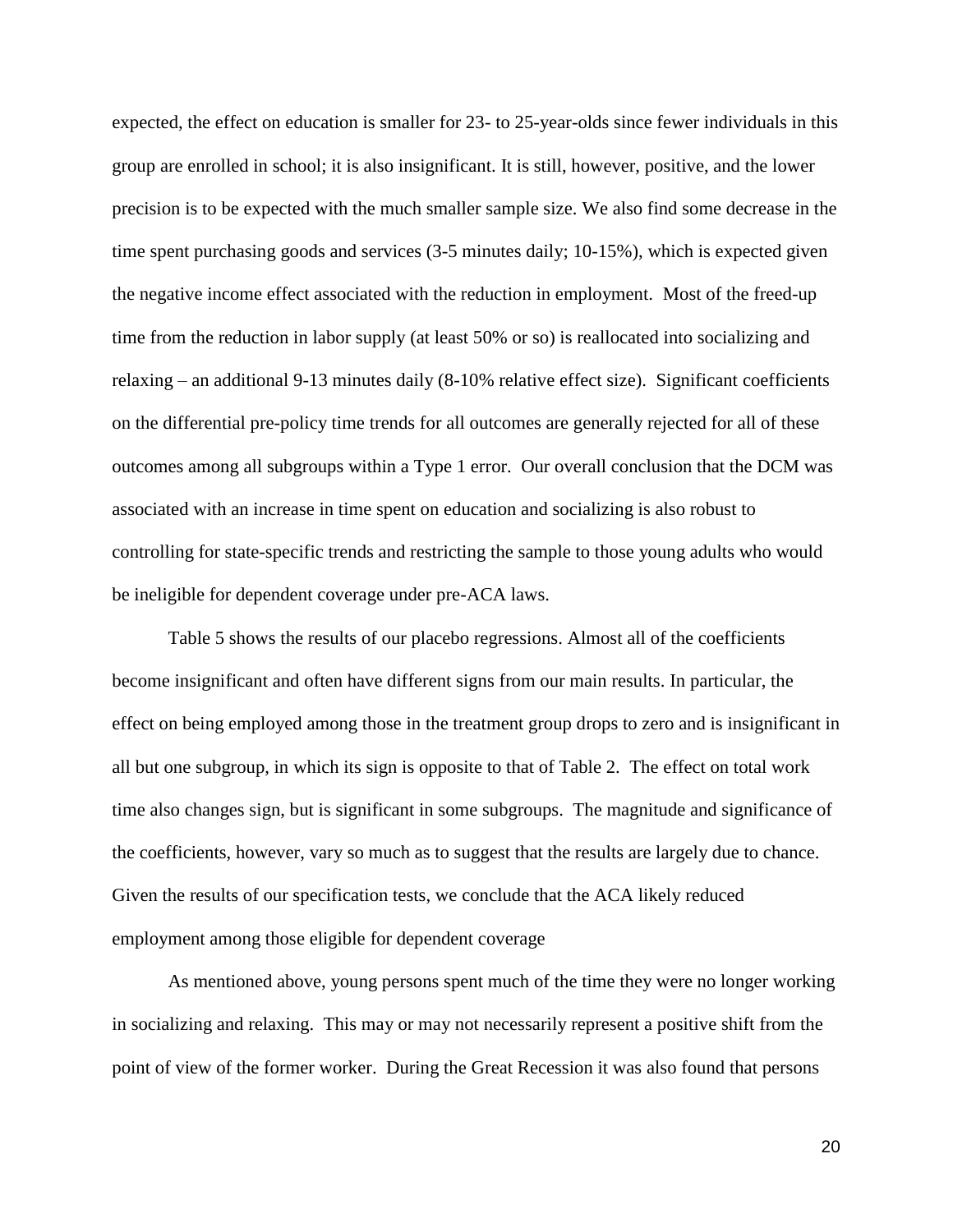who lost their jobs socialized more than before (Colman and Dave 2013), but their levels of sadness and stress rose. Thus the question remains whether those obtaining insurance and working less view the change as positive. For this we consider effects on the measures of subjective well-being reported in Table 6. Consistent with the view that unlinking insurance status with working full-time provides more flexibility, the significant change in well-being is an increase in the sense that the respondent is doing something he or she finds meaningful. Further, measures of happiness increase significantly, and of tiredness and stress decline, though the latter changes were not significant (except among young adults ages 23-25 in the restricted sample in specification 7). We note the caveat that sample sizes are reduced for these models due to the well-being modules not being available in all of the ATUS waves, which is driving some of the imprecision. The effect magnitudes suggest about a 3-5% increase in happiness and meaningfulness, and overall these patterns are consistent with a general increase in subjective well-being associated with the shift in activities due to the ACA's DCM.<sup>12</sup>

#### **VI. Discussion**

Two major rationales underlying the dependent care coverage mandate of the Affordable Care Act were to provide more timely access to high quality care and to enable Americans to make more productive uses of their time. Prior studies have assessed and confirmed that the DCM led to a net increase in insurance coverage among eligible younger adults, and one study has shown that it was also associated with a decrease in labor supply. We broaden the lens and evaluate the effects of the ACA's DCM on several outcomes, not studied heretofore, which inform on how effective the DCM was in fulfilling its stated objectives. First, we add to the very

<sup>&</sup>lt;sup>12</sup> The Well-Being Supplement began in 2010, which we take to be our control year. But as suggested by Antwi, Moriya, and Simon (2013), many insurance companies announced as soon as the ACA was passed that they would allow dependent adults to remain on their parents' insurance plan until 26. Thus, if anything, our estimates for subjective well-being would be conservative and biased toward zero.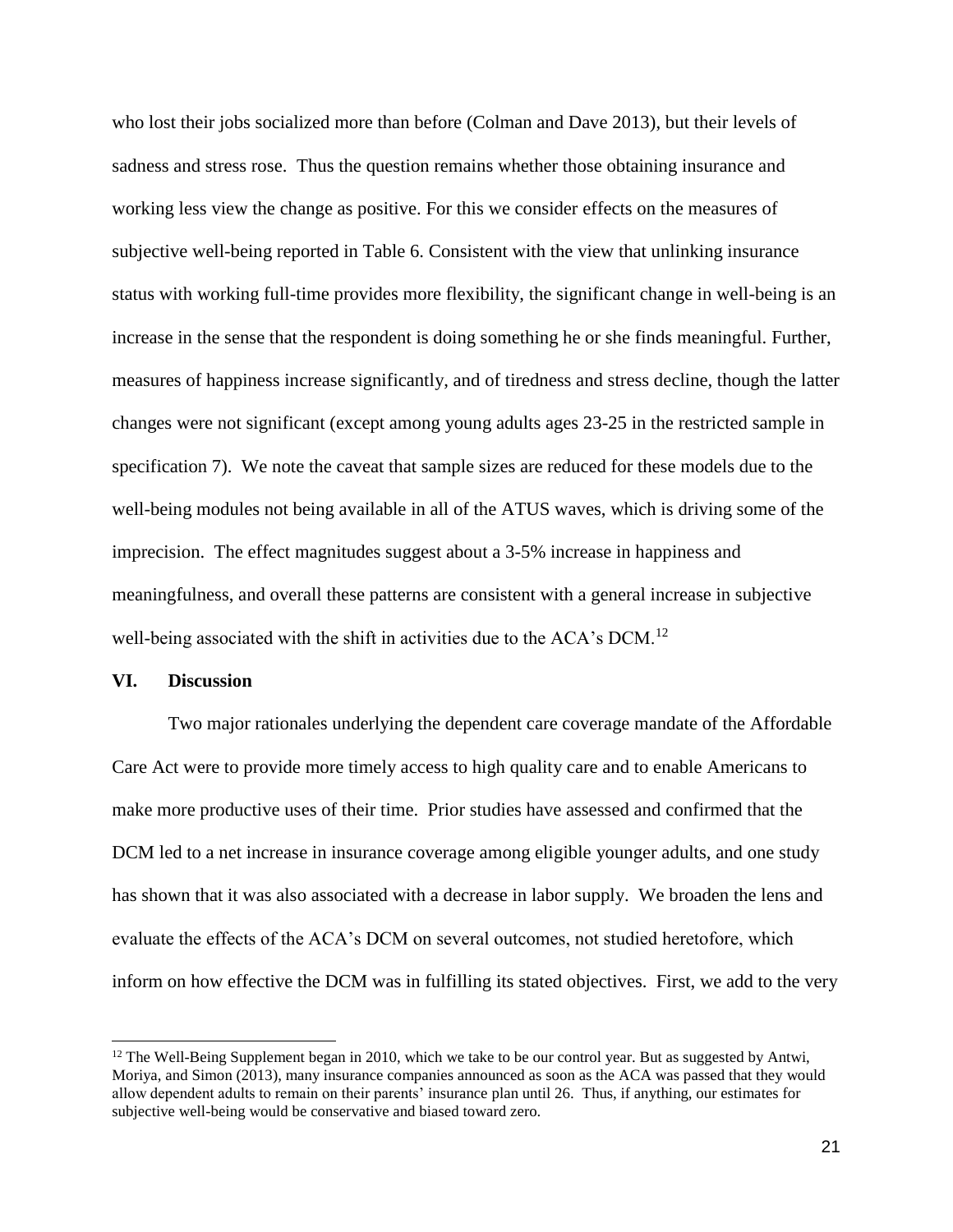sparse evidence and provide a more precise analysis of labor supply outcomes based on the American Time Use Surveys. The precision reflects the collection of work-time measures based on time diaries and also the incorporation of data up to 2013, spanning three years post-policy implementation (compared to data up to 2011 in most prior work). We find robust evidence that the DCM reduced labor supply at the extensive margin by about 5 percentage points. It is validating that this estimate is fully consistent with prior estimates of a net increase in insurance coverage on the order of 4-6 percentage points. We also find a suggestive increase in time spent searching for a job, which together with the labor supply estimates may reflect a reduction in job lock and an increase in time spent potentially searching for more suitable work.

Second, we provide the first estimates on how the DCM affected both time spent receiving and waiting for medical care – which directly speak to both of the stated goals of the DCM. These results suggest that, particularly at the intensive margin, the duration of both of these activities declined significantly. This decrease may reflect an improvement in the quality of medical care, both from a substitution from ER-based healthcare to a more routine source of physician care. Furthermore, any decrease in time spent waiting for medical care would represent a more productive shift. The decrease in labor supply and time spent waiting for and receiving medical care has freed up time for young adults to allocate towards other activities.

To the best of our knowledge, we also provide the first estimates on these other uses of time. Specifically, we find that, in addition to job search, this extra time has flowed into socializing, and to a lesser extent, into educational activities. We further contribute to the literature by assessing whether these shifts in activities are welfare-improving from the respondent's own standpoint. Here, we find that the availability of insurance and change in work time appears to have increased the subjective well-being of young adults, enabling them to spend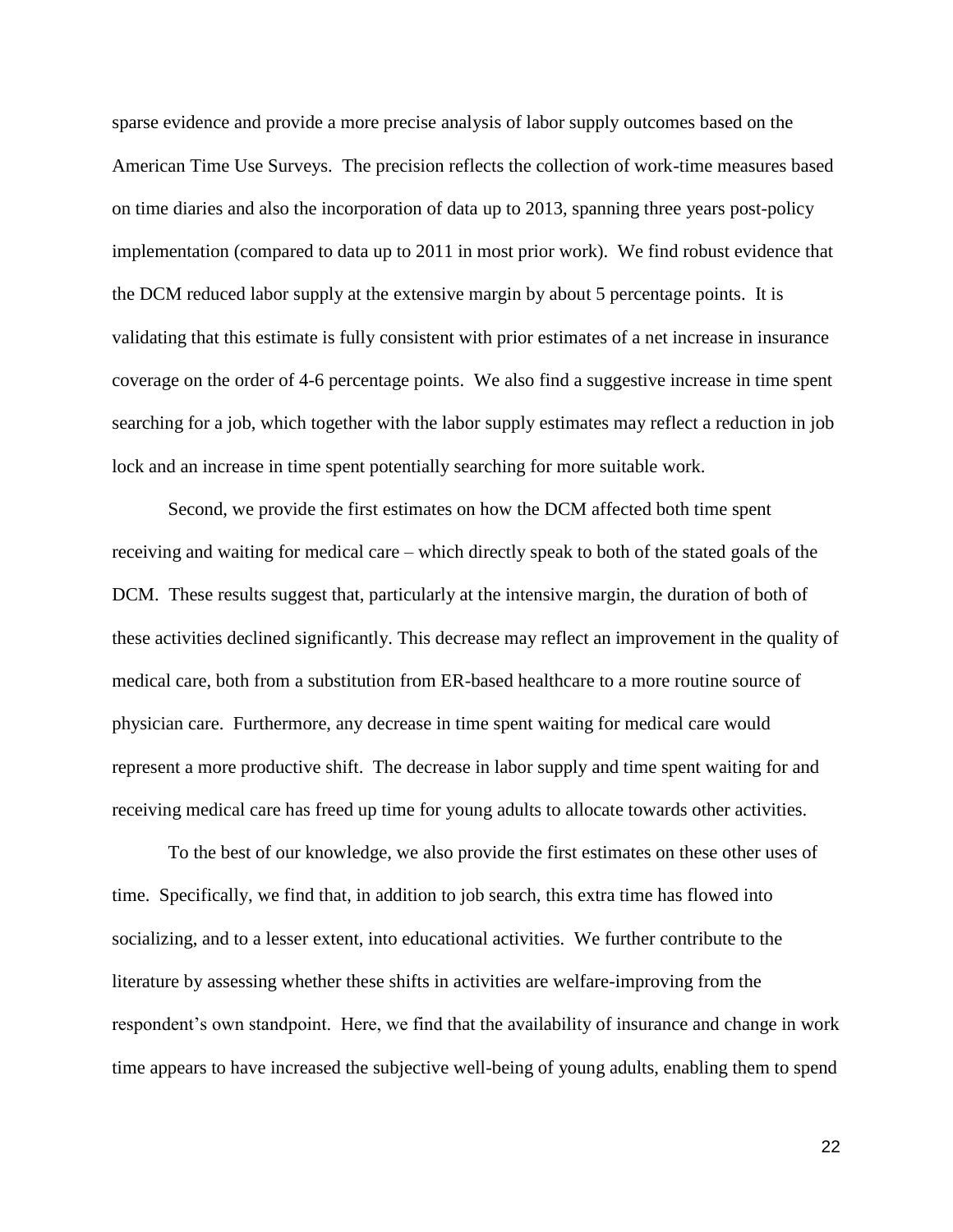time on activities that they view as more meaningful than those they did before insurance became available. It should be noted that the DCM was a mandate for insurers, but opting to obtain coverage under their parents' plans, now made possible by the DCM, was of course voluntary. Thus, those taking advantage of the DCM would be the ones who would presumably benefit from it, and the reallocation of time is presumably optimal from the standpoint of utility maximization. This is consistent with our results suggesting that the shift in activities is associated with an increase in subjective well-being. Overall, the results from this study suggest that the ACA's dependent care coverage mandate has shifted labor supply outcomes and uses of time, and raised the reported well-being of young adults in ways that are consisted with its stated rationales.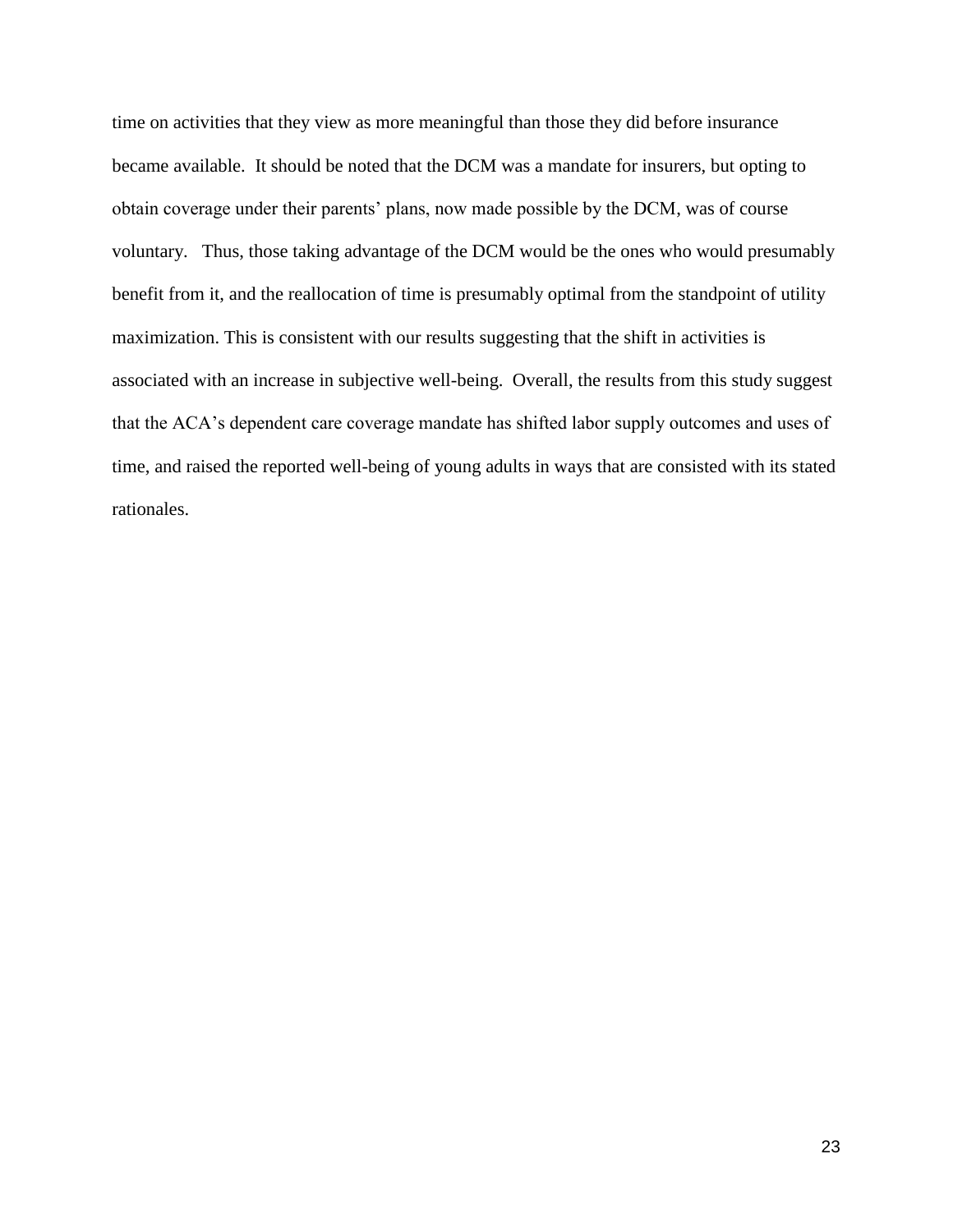### Bibliography

- Antwi, Y. A., Moriya, A. S., & Simon, K. (2013, November). Effects of Federal Policy to Insure Young Adults: Evidence from the 2010 Affordable Care Act's Dependent-Coverage Mandate. *American Economic Journal: Economic Policy, 5*(4), 1-28.
- Antwi, Y. A., Moriya, A. S., & Simon, K. I. (2015). Access to health insurance and the use of inpatient medical care: evidence from the Affordable Care Act young adult mandate. *Journal of health economics, 39*, 171-187.
- Bailey, J. (2013). Health insurance and supply of entrepreneurs: new evidence from the Affordable Care Act's dependent coverage mandate. SSRN Working Paper, http://papers.ssrn.com/sol3/papers.cfm?abstract\_id=2230099.
- Bailey, J., & Chorniy, A. (2015). Employer-provided health insurance and job mobility: did the Affordable Care Act reduce job-lock?. Contemporary Economic Policy, DOI: 10.1111/coep.1211.
- Barbaresco, S., Courtemanche, C. J., & Qi, Y. (2015). Impacts of the Affordable Care Act dependent coverage provision on health-related outcomes of young adults. *Journal of health economics, 40*, 54-68.
- Cantor, J. C., Monheit, A. C., DeLia, D., & Lloyd, K. (2012, July). *The Role of Federal and State Dependent Coverage Eligibility Policies on the Health Insurance Status of Young Adults.* Working Paper, National Bureau of Economic Research. Retrieved from http://www.nber.org/papers/w18254
- Collins, S. R., Robertson, R., Garber, T., & Doty, M. M. (2012). Young, uninsured, and in debt: why young adults lack health insurance and how the Affordable Care Act is helping. *Issue Brief (Commonwealth Fund)*.
- Colman, G., & Dave, D. (2013). Exercise, physical activity, and exertion over the business cycle. *Social Science & Medicine, 93*, 11-20.
- Currie, J., & Gruber, J. (1996). Health insurance eligibility and Child Health: lessons from recent expansions of the Medicaid program. *Quarterly Journal of Economics, 111*(2), 431-466.
- Depew, B. (2015). The effect of state dependent mandate laws on the labor supply decisions of young adults. *Journal of Health Economics*, 39, 123-134.
- DuMouchel, W. H., & Duncan, G. J. (1983). Using sample survey weights in multiple regression analyses of stratified samples. *Journal of the American Statistical Association, 78*(383), 535-543.
- Hamel, M. B., Blumenthal, D., & Collins, S. R. (2014). Health care coverage under the Affordable Care Act : a progress report. *New England Journal of Medicine, 371*(3), 275- 281.
- Hernandez-Boussard, T., Burns, C. S., Wang, N. E., Baker, L. C., & Goldstein, B. A. (2014). The Affordable Care Act reduces emergency department use by young adults: evidence from three states. *Health Affairs, 33*(9), 1648-1654.
- Miller, S. (2012). The effect of insurance on emergency room visits: an analysis of the 2006 Massachusetts health reform. *Journal of Public Economics, 96*(11), 893-908.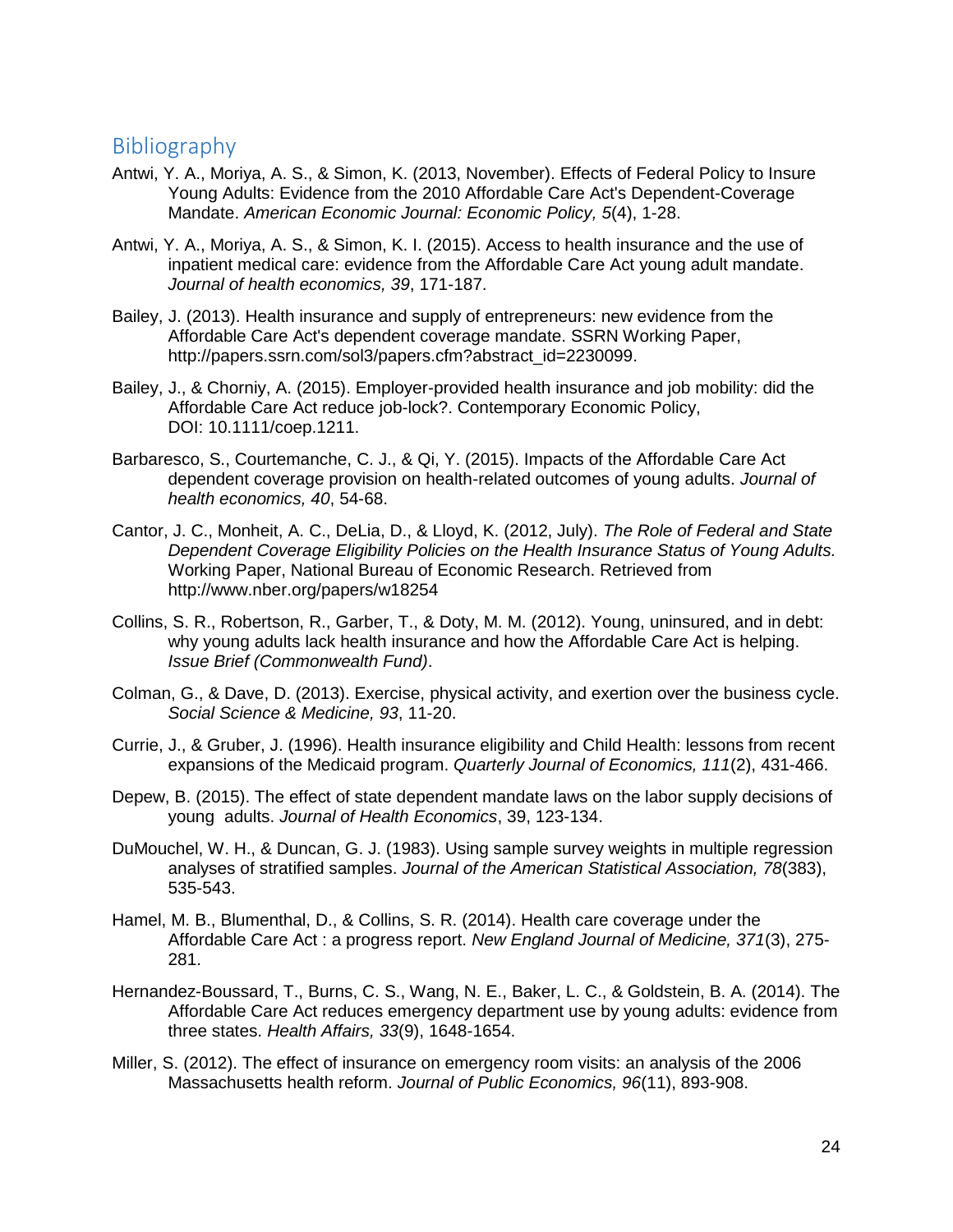- Newhouse, J. P., & Group, R. C. (1993). *Free for all?: Lessons from the RAND health insurance experiment.* Harvard University Press.
- Saloner, B., & Le Cook, B. (2014). An ACA Provision Increased Treatment For Young Adults With Possible Mental Illnesses Relative To Comparison Group. *Health Affairs, 33*(8), 1425-1434.
- Slusky, D. J. (2015). Significant Placebo Results in Difference-in-Differences Analysis: The Case of the ACA's Parental Mandate. *Eastern Economic Journal*, doi: 10.1057/eej.2015.49
- Solon, G., Haider, S. J., & Wooldridge, J. M. (2015). What are we weighting for? *Journal of Human Resources, 50*(2), 301-316.
- Sommers, B. D., Buchmueller, T., Decker, S. L., Carey, C., & Kronick, R. (2013). The Affordable Care Act has led to significant gains in health insurance and access to care for young adults. *Health affairs, 32*(1), 165-174.
- Taubman, S. L., Allen, H. L., Wright, B. J., Baicker, K., & Finkelstein, A. N. (2014). Medicaid increases emergency-department use: evidence from Oregon's Health Insurance Experiment. *Science, 343*(6168), 263-268.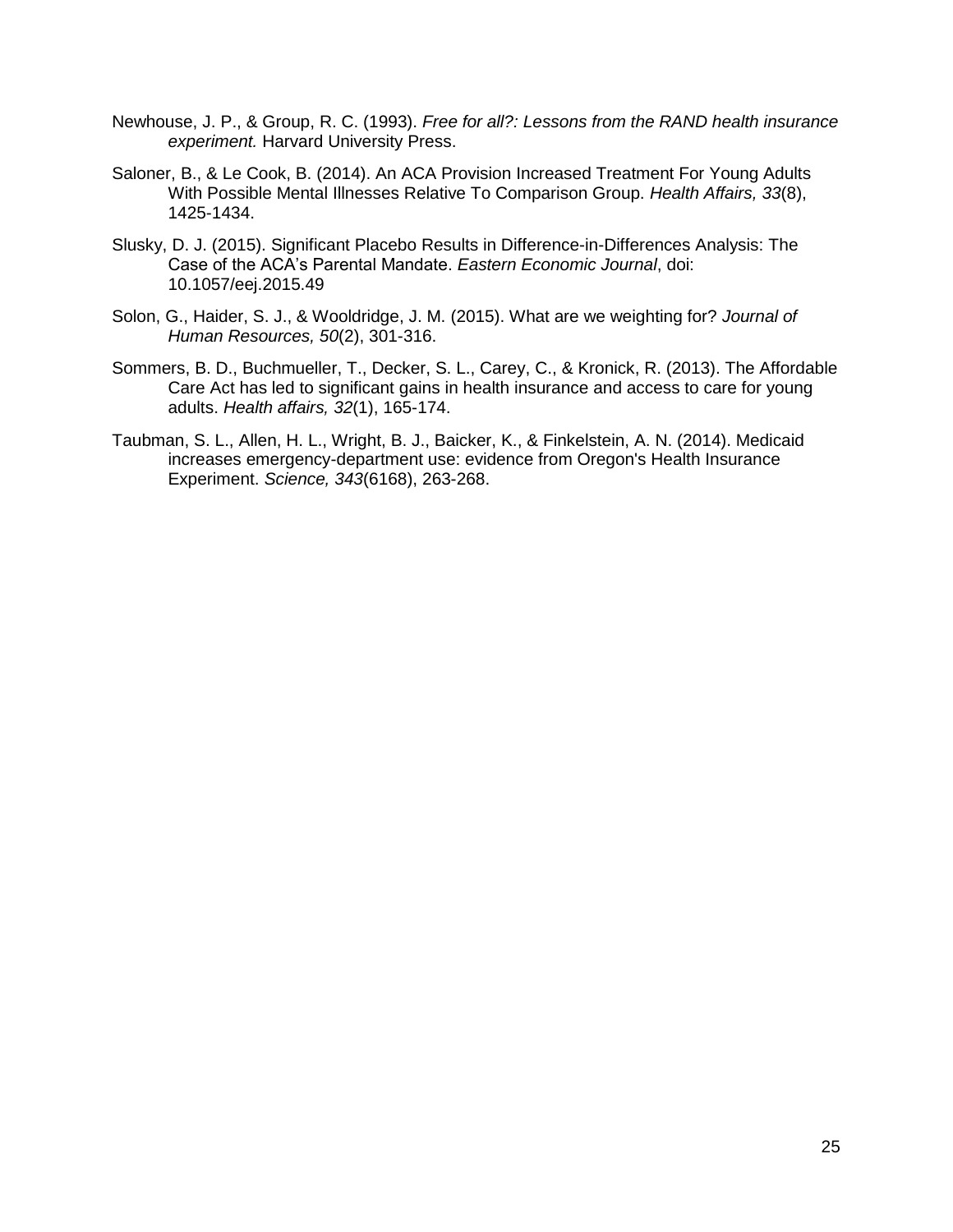| Variable                                              | ATUS 2003 – 2013 |               |               |
|-------------------------------------------------------|------------------|---------------|---------------|
|                                                       | Ages 19 to 25    | Ages 23 to 25 | Ages 27 to 34 |
| Work excluding job search (in minutes)                | 213.4            | 250.0         | 264.7         |
|                                                       | (344.8)          | (359.9)       | (371.3)       |
| Respondent employed (%)                               | 72.2             | 78.1          | 80.1          |
|                                                       | (0.6)            | (0.6)         | (0.5)         |
| Work time among workers (in minutes)                  | 438.1            | 455.6         | 466.2         |
|                                                       | (216.3)          | (209.5)       | (226.6)       |
| Job Search and Interviewing (in minutes)              | 3.2              | 3.1           | 2.4           |
|                                                       | (36.9)           | (38.5)        | (31.9)        |
| Exercise (in minutes)                                 | 22.2             | 20.3          | 15.8          |
|                                                       | (85.6)           | (89.2)        | (65.6)        |
| Medical Care (receiving $&$ waiting) (in minutes)     | 1.7              | 1.7           | 1.8           |
|                                                       | (23.4)           | (21.1)        | (23.8)        |
| Receiving Medical Care (in minutes)                   | 1.5              | 1.4           | 1.6           |
|                                                       | (22.2)           | (19.4)        | (21.0)        |
| Time spent receiving medical if medical $>0$ (in      | 77.3             | 74.7          | 77.6          |
| minutes)                                              |                  |               |               |
|                                                       | (94.0)           | (80.7)        | (89.8)        |
| Waiting for medical services (in minutes)             | 0.2              | 0.3           | 0.3           |
|                                                       | (4.9)            | (5.7)         | (6.4)         |
| Time waiting for medical if medical>0 (in minutes)    | 11.9             | 14.3          | 10.0          |
|                                                       | (29.7)           | (36.3)        | (27.6)        |
| Education (in minutes)                                | 51.9             | 32.8          | 14.6          |
|                                                       | (210.8)          | (175.5)       | (116.4)       |
| Sleep (in minutes)                                    | 539.6            | 530.2         | 510.5         |
|                                                       | (201.4)          | (192.4)       | (170.6)       |
| Eating & drinking (in minutes)                        | 60.0             | 62.5          | 64.7          |
|                                                       | (69.9)           | (73.6)        | (69.0)        |
| Purchasing goods & services (in minutes)              | 25.1             | 24.7          | 28.6          |
|                                                       | (65.9)           | (63.7)        | (69.0)        |
| Socializing & relaxing except television (in minutes) | 125.9            | 112.5         | 92.0          |
|                                                       | (215.9)          | (204.9)       | (170.4)       |
| Happiness $(0-6)$                                     | 4.3              | 4.3           | 4.3           |
|                                                       | (1.8)            | (1.9)         | (1.9)         |
| Meaningfulness (0-6)                                  | 4.0              | 4.0           | 4.2           |
|                                                       | (2.3)            | (2.4)         | (2.2)         |
| Sadness $(0-6)$                                       | 0.4              | 0.4           | 0.5           |
|                                                       | (1.1)            | (1.2)         | (1.5)         |
| Stress $(0-6)$                                        | 1.4              | 1.5           | 1.6           |
|                                                       | (2.0)            | (2.2)         | (2.2)         |
| Tiredness $(0-6)$                                     | 2.4              | 2.5           | 2.5           |
|                                                       | (2.2)            | (2.2)         | (2.2)         |
| Female (%)                                            | 49.6             | 51.1          | $50.2\,$      |
|                                                       | (0.7)            | (0.7)         | (0.7)         |
| High School (%)                                       | 30.7             | 27.9          | 26.3          |
|                                                       | (0.6)            | (0.6)         | (0.6)         |
| Some college (%)                                      | 42.4             | 33.2          | 25.3          |
|                                                       | (0.7)            | (0.7)         | (0.6)         |

#### **Table 1 Sample Statistics ATUS 2003 – 2013**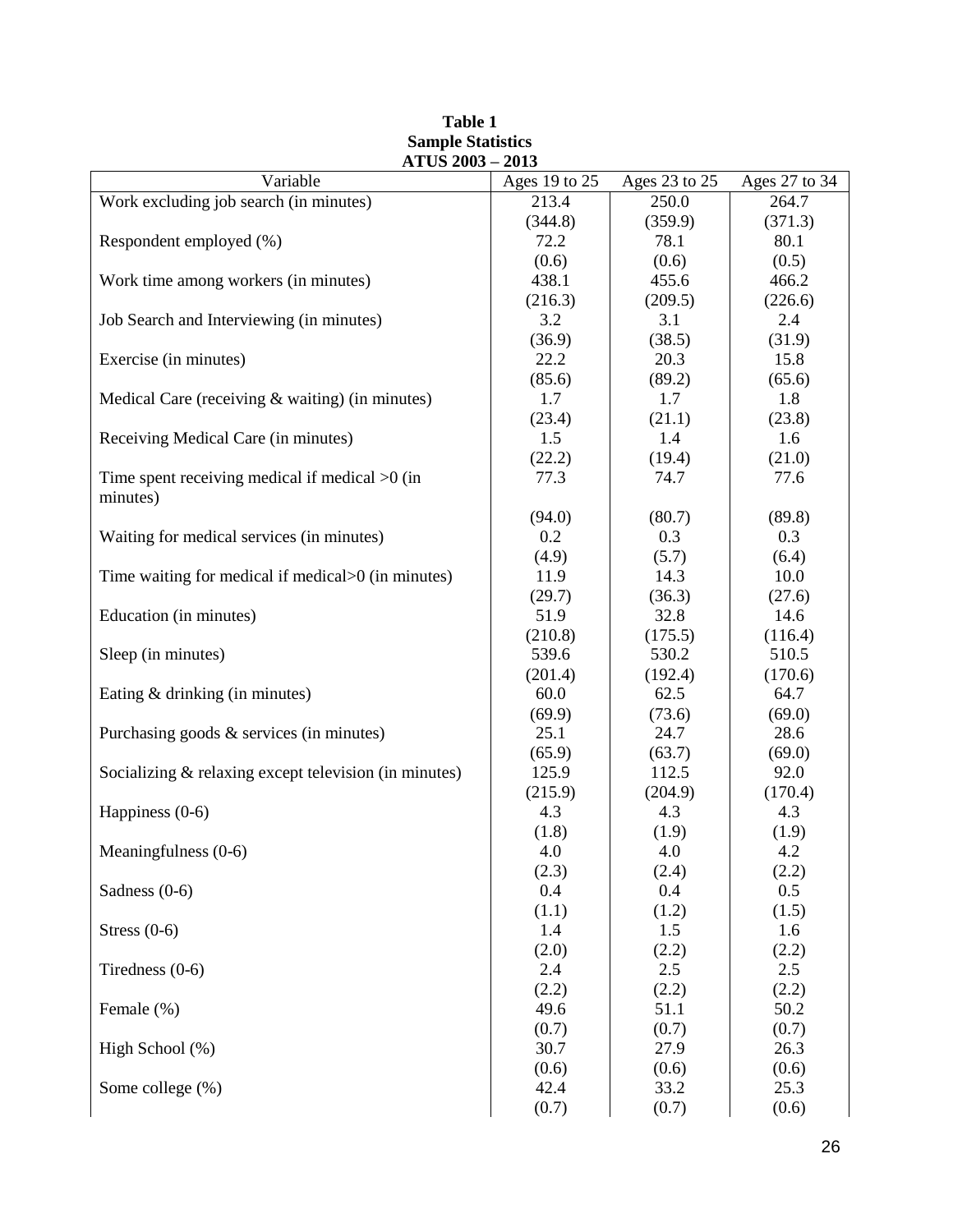| College or more $(\%)$                                                                                   | 14.8  | 27.3    | 37.4  |  |  |  |
|----------------------------------------------------------------------------------------------------------|-------|---------|-------|--|--|--|
|                                                                                                          | (0.5) | (0.6)   | (0.7) |  |  |  |
| Widowed $(\% )$                                                                                          | 0.0   | $0.0\,$ | 0.2   |  |  |  |
|                                                                                                          | (0.0) | (0.0)   | (0.1) |  |  |  |
| Divorced $(\% )$                                                                                         | 2.3   | 3.6     | 7.7   |  |  |  |
|                                                                                                          | (0.2) | (0.2)   | (0.3) |  |  |  |
| Never married $(\%)$                                                                                     | 81.4  | 70.5    | 34.3  |  |  |  |
|                                                                                                          | (0.5) | (0.6)   | (0.7) |  |  |  |
| Hispanic $(\%)$                                                                                          | 20.5  | 19.5    | 19.3  |  |  |  |
|                                                                                                          | (0.5) | (0.5)   | (0.5) |  |  |  |
| Non-Hispanic black (%)                                                                                   | 12.6  | 11.8    | 11.4  |  |  |  |
|                                                                                                          | (0.4) | (0.4)   | (0.4) |  |  |  |
| Non-Hispanic other $(\%)$                                                                                | 6.3   | 6.8     | 7.3   |  |  |  |
|                                                                                                          | (0.4) | (0.4)   | (0.4) |  |  |  |
| Time diary incomplete (%)                                                                                | 12.5  | 12.1    | 12.8  |  |  |  |
|                                                                                                          | (0.5) | (0.5)   | (0.4) |  |  |  |
| <b>Observations</b>                                                                                      | 9852  | 4834    | 20951 |  |  |  |
| Notes: Weighted means are reported. Standard deviations are reported in parentheses. Number of           |       |         |       |  |  |  |
| observations represents maximum sample size. For some variables, the sample size is smaller due to       |       |         |       |  |  |  |
| missing information. For the subjective well-being measures, the sample size is 2160, 1071, and 4887 for |       |         |       |  |  |  |
| the 3 respective samples (see text). Minutes refers to minutes per day.                                  |       |         |       |  |  |  |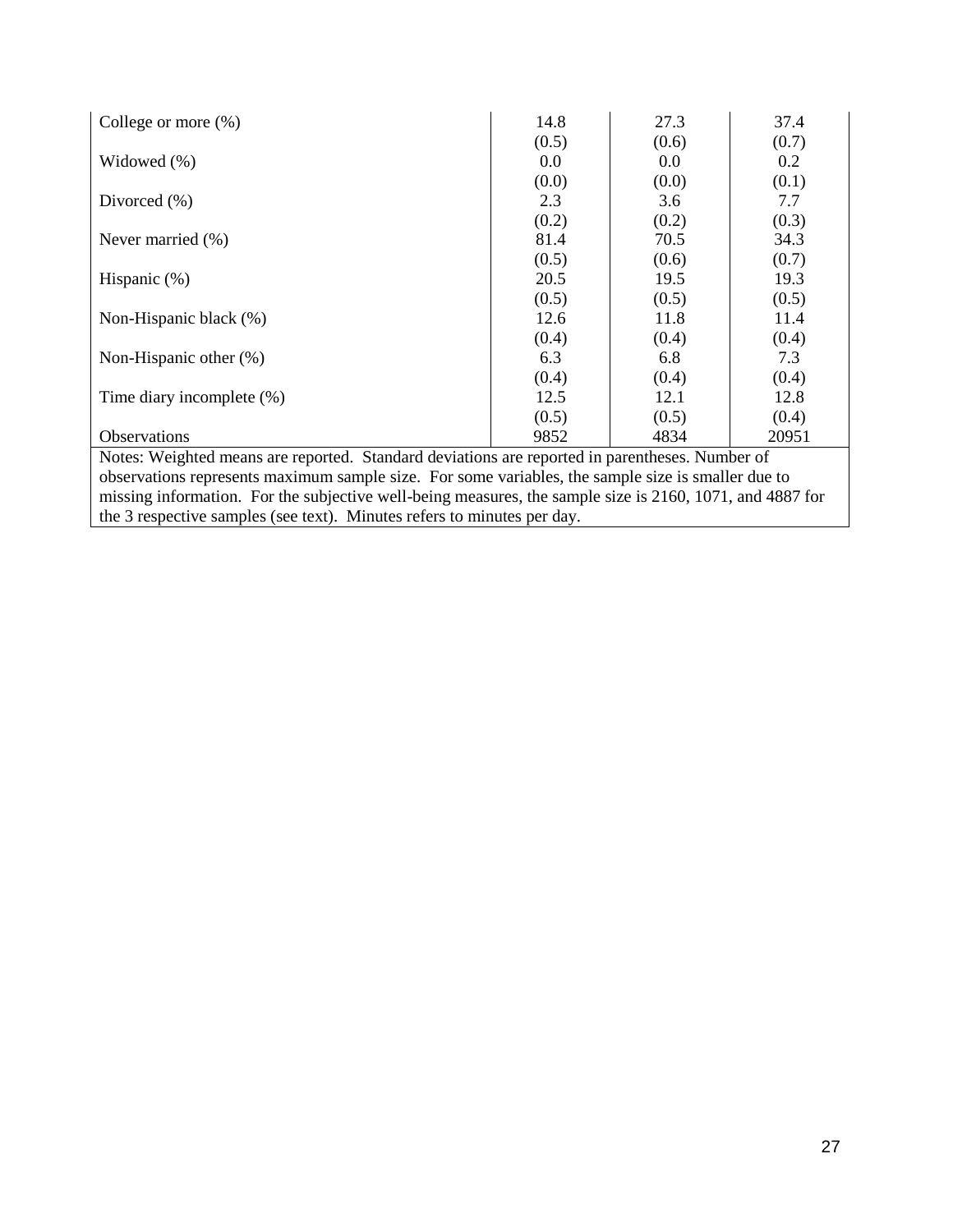| Model                        |                                 | $\overline{2}$                  | 3                               | $\overline{4}$                 | 5                              | 6                               | $\overline{7}$                 |
|------------------------------|---------------------------------|---------------------------------|---------------------------------|--------------------------------|--------------------------------|---------------------------------|--------------------------------|
| Treatment group              |                                 | Ages 19-25                      |                                 |                                |                                | Ages 23-25                      |                                |
| Post indicator represents:   | Post-2010                       | Post-2011                       | Post-2011                       | Post-2011                      | Post-2010                      | Post-2011                       | Post-2011                      |
| Sample                       | All                             | All                             | <b>State</b><br>Ineligible      | All                            | All                            | All                             | <b>State</b><br>Ineligible     |
| Work excluding job search    | $-17.82***$<br>(6.67)<br>[0.85] | $-23.20***$<br>(7.95)<br>[0.85] | $-20.86*$<br>(11.47)<br>[0.37]  | $-17.02**$<br>(6.68)<br>[0.78] | $-15.67*$<br>(8.59)<br>[0.39]  | $-25.33**$<br>(10.42)<br>[0.39] | $-11.64$<br>(13.98)<br>[0.21]  |
| Respondent employed          | $-0.04***$<br>(0.01)<br>[0.08]  | $-0.06***$<br>(0.02)<br>[0.08]  | $-0.05**$<br>(0.02)<br>$[0.70]$ | $-0.04***$<br>(0.01)<br>[0.08] | $-0.06***$<br>(0.02)<br>[0.29] | $-0.08***$<br>(0.02)<br>[0.29]  | $-0.07***$<br>(0.02)<br>[0.39] |
| Work time among workers      | $-5.19$<br>(8.40)<br>[0.90]     | $-0.30$<br>(10.11)<br>[0.90]    | 6.58<br>(14.19)<br>[0.37]       | $-5.21$<br>(8.44)<br>[0.95]    | 11.49<br>(10.08)<br>[0.68]     | 14.40<br>(12.18)<br>[0.68]      | 24.83<br>(15.58)<br>[0.34]     |
| Job Search and Interviewing  | 0.95<br>(0.90)<br>[0.69]        | $2.70**$<br>(1.25)<br>[0.69]    | $-0.14$<br>(1.19)<br>[0.74]     | 0.91<br>(0.90)<br>[0.69]       | $2.23*$<br>(1.32)<br>[0.81]    | $4.07**$<br>(1.88)<br>[0.81]    | 0.48<br>(1.48)<br>[0.80]       |
| State indicators             | Yes                             | Yes                             | Yes                             | Yes                            | Yes                            | Yes                             | Yes                            |
| Year indicators              | Yes                             | Yes                             | Yes                             | Yes                            | Yes                            | Yes                             | Yes                            |
| Month indicators             | Yes                             | Yes                             | Yes                             | Yes                            | Yes                            | Yes                             | Yes                            |
| Day indicators               | Yes                             | Yes                             | Yes                             | Yes                            | Yes                            | Yes                             | Yes                            |
| State-specific linear trends | No                              | N <sub>0</sub>                  | <b>No</b>                       | Yes                            | No                             | N <sub>o</sub>                  | N <sub>o</sub>                 |

**Table 2 Effect of the ACA DCM on Labor Supply**

Notes: Coefficients on the interaction between the treatment group and the post-indicator are reported. Each coefficient represents a separate regression model. Clustered standard errors are in parentheses (see text). Square brackets report the p-values on the interaction of a linear year trend and the treatment group indicator for 2003 through 2010. All coefficients represent changes in minutes except for the dummy for employed, which shows the percentage point change associated with the law. Asterisks denote statistical significance as follows: \*\*\* 0.01 ≥ p-value; \*\* 0.05 ≥ p-value > 0.01; \* 0.10 ≥ p-value > 0.05.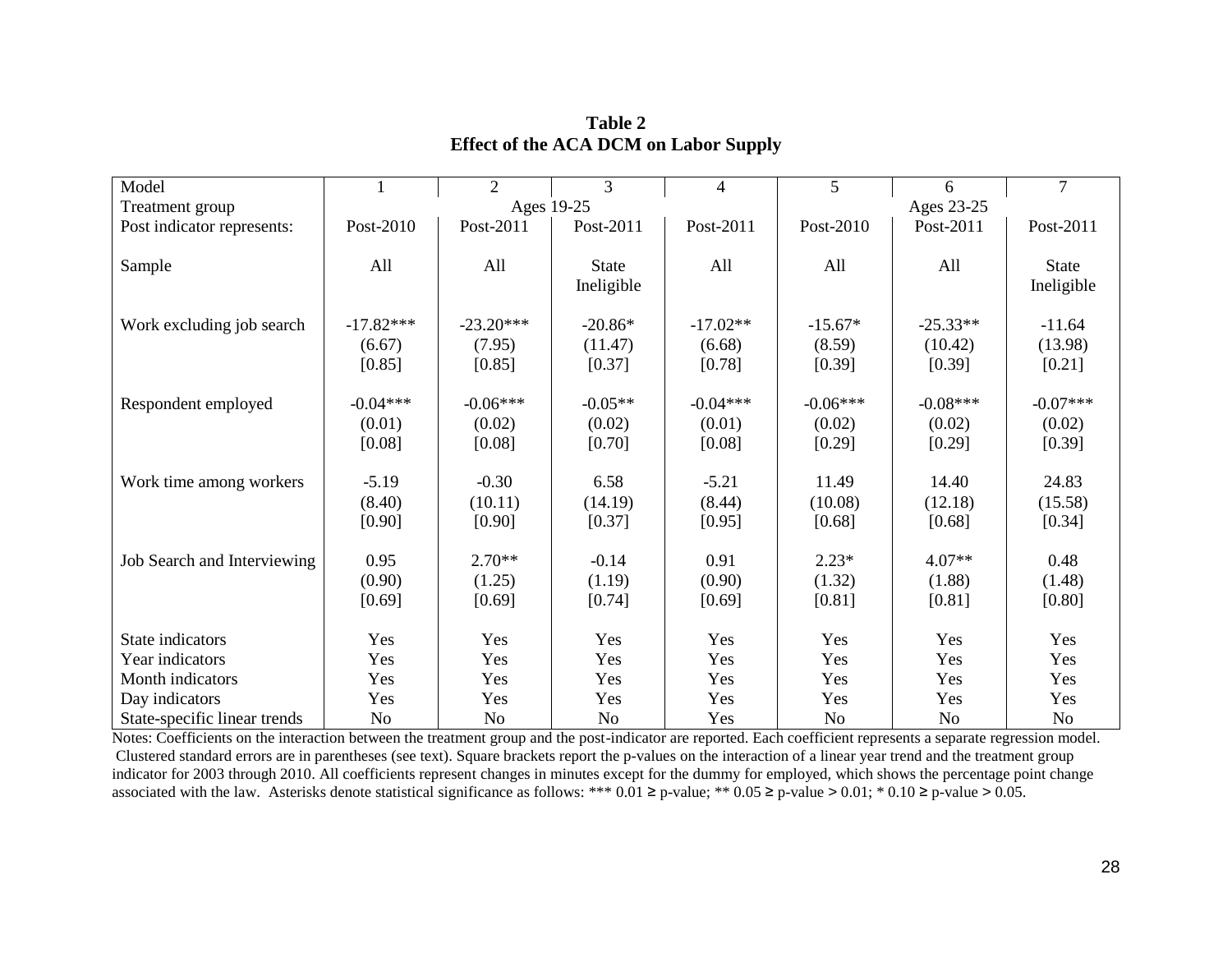|                               |                |                | ETTECT OF THE TACTA D'UNI ON THIRE INCENTING |                | $\alpha$ wanting for incurrent care |                |                  |
|-------------------------------|----------------|----------------|----------------------------------------------|----------------|-------------------------------------|----------------|------------------|
| Model                         |                | $\overline{2}$ | 3                                            | $\overline{4}$ | 5                                   | 6              | $\overline{7}$   |
| Treatment group               | Ages 19-25     |                |                                              |                |                                     | Ages 23-25     |                  |
| Post indicator represents:    | Post-2010      | Post-2011      | Post-2011                                    | Post-2011      | Post-2010                           | Post-2011      | Post-2011        |
|                               |                |                |                                              |                |                                     |                |                  |
| Sample                        | All            | All            | State Ineligible                             | All            | All                                 | All            | State Ineligible |
|                               |                |                |                                              |                |                                     |                |                  |
| <b>Medical Care</b>           | $-0.19$        | $-0.43$        | 0.09                                         | $-0.19$        | $-0.51$                             | $-0.67$        | $-0.41$          |
|                               |                |                |                                              |                |                                     |                |                  |
| (receiving $&$ waiting)       | (0.40)         | (0.50)         | (0.65)                                       | (0.40)         | (0.46)                              | (0.55)         | (0.70)           |
|                               | [0.69]         | [0.69]         | [0.35]                                       | [0.60]         | [0.56]                              | [0.56]         | [0.25]           |
|                               |                |                |                                              |                |                                     |                |                  |
| <b>Receiving Medical Care</b> | $-0.03$        | $-0.21$        | 0.11                                         | $-0.02$        | $-0.20$                             | $-0.27$        | $-0.05$          |
|                               | (0.36)         | (0.44)         | (0.54)                                       | (0.36)         | (0.39)                              | (0.48)         | (0.63)           |
|                               | [0.93]         | [0.93]         | [0.44]                                       | [0.95]         | [0.87]                              | [0.87]         | [0.38]           |
|                               |                |                |                                              |                |                                     |                |                  |
| Receiving medical care        | $-35.09**$     | $-35.16*$      | $-34.30$                                     | $-28.92$       | $-36.80*$                           | $-25.46$       | $-45.14*$        |
| (medical care>0)              | (16.38)        | (19.06)        | (23.69)                                      | (18.05)        | (20.39)                             | (22.13)        | (25.66)          |
|                               |                |                |                                              |                |                                     |                |                  |
|                               | [0.44]         | [0.44]         | [0.15]                                       | [0.44]         | [0.41]                              | [0.41]         | [0.11]           |
|                               |                |                |                                              |                |                                     |                |                  |
| Waiting for medical care      | $-0.18$        | $-0.23$        | $-0.05$                                      | $-0.18$        | $-0.35*$                            | $-0.43*$       | $-0.39*$         |
|                               | (0.13)         | (0.17)         | (0.24)                                       | (0.13)         | (0.19)                              | (0.22)         | (0.20)           |
|                               | [0.34]         | [0.34]         | [0.26]                                       | [0.33]         | [0.42]                              | [0.42]         | [0.15]           |
|                               |                |                |                                              |                |                                     |                |                  |
| Waiting for medical care      | $-15.91**$     | $-17.96**$     | $-6.82$                                      | $-10.00$       | $-19.43*$                           | $-22.41*$      | $-22.43**$       |
| (medical care>0)              | (7.19)         | (9.08)         | (12.08)                                      | (7.28)         | (10.95)                             | (12.51)        | (10.25)          |
|                               | [0.44]         | [0.44]         | $[0.20]$                                     | [0.40]         | [0.59]                              | [0.59]         | [0.10]           |
|                               |                |                |                                              |                |                                     |                |                  |
| State indicators              | Yes            | Yes            | Yes                                          | Yes            | Yes                                 | Yes            | Yes              |
| Year indicators               | Yes            | Yes            | Yes                                          | Yes            | Yes                                 | Yes            | Yes              |
| Month indicators              | Yes            | Yes            | Yes                                          | Yes            | Yes                                 | Yes            | Yes              |
|                               | Yes            |                |                                              |                |                                     |                | Yes              |
| Day indicators                |                | Yes            | Yes                                          | Yes            | Yes                                 | Yes            |                  |
| State-specific linear trends  | N <sub>o</sub> | N <sub>o</sub> | N <sub>o</sub>                               | Yes            | N <sub>o</sub>                      | N <sub>o</sub> | N <sub>o</sub>   |

**Table 3 Effect of the ACA DCM on Time Receiving & Waiting for Medical Care**

Notes: Coefficients on the interaction between the treatment group and the post-indicator are reported. Each coefficient represents a separate regression model. Clustered standard errors are in parentheses (see text). Square brackets report the p-values on the interaction of a linear year trend and the treatment group indicator for 2003 through 2010. All coefficients represent changes in minutes. Asterisks denote statistical significance as follows: \*\*\* 0.01 ≥ p-value; \*\* 0.05 ≥  $p$ -value > 0.01; \* 0.10  $\ge$  p-value > 0.05.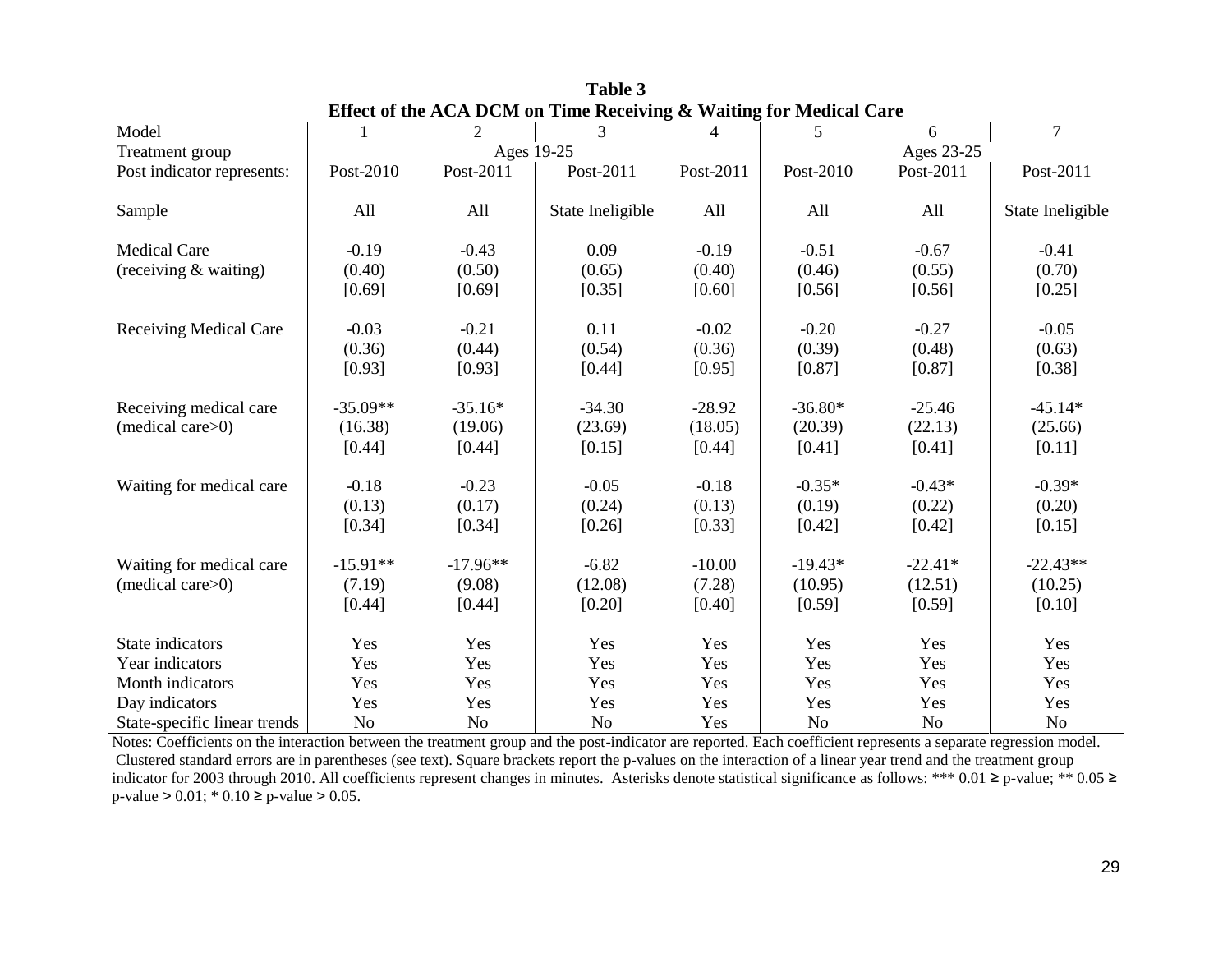| Model                        | $\mathbf{1}$ | $\overline{2}$ | 3                | $\overline{4}$ | 5              | 6              | $\overline{7}$   |
|------------------------------|--------------|----------------|------------------|----------------|----------------|----------------|------------------|
| Treatment group              |              |                | Ages 19-25       |                |                | Ages 23-25     |                  |
| Post indicator represents:   | Post-2010    | Post-2011      | Post-2011        | Post-2011      | Post-2010      | Post-2011      | Post-2011        |
|                              |              |                |                  |                |                |                |                  |
| Sample                       | All          | All            | State Ineligible | All            | All            | All            | State Ineligible |
|                              |              |                |                  |                |                |                |                  |
| Exercise                     | $-0.55$      | 0.49           | $-3.94$          | $-0.66$        | $-1.25$        | 0.72           | $-2.60$          |
|                              | (1.84)       | (2.18)         | (2.71)           | (1.84)         | (2.27)         | (2.89)         | (3.27)           |
|                              | [0.23]       | [0.23]         | [0.85]           | [0.27]         | [0.13]         | [0.13]         | [0.47]           |
|                              |              |                |                  |                |                |                |                  |
| Education                    | $6.41**$     | 7.97**         | 4.81             | $6.35*$        | 3.16           | 4.01           | 2.04             |
|                              | (3.26)       | (3.92)         | (2.97)           | (3.25)         | (3.48)         | (4.00)         | (3.24)           |
|                              | [0.26]       | [0.26]         | [0.19]           | [0.27]         | [0.28]         | [0.28]         | [0.12]           |
|                              |              |                | 4.34             |                |                |                |                  |
| Sleep                        | 2.02         | 1.47           |                  | 1.75           | 2.20           | 0.86           | $-0.27$          |
|                              | (4.24)       | (5.24)         | (7.52)           | (4.23)         | (5.23)         | (6.66)         | (8.51)           |
|                              | [0.19]       | [0.19]         | [0.06]           | [0.19]         | [0.12]         | [0.12]         | [0.03]           |
| Eating & drinking            | $-1.24$      | $-0.95$        | $-3.43$          | $-1.24$        | $-1.86$        | $-2.16$        | $-4.34$          |
|                              | (1.51)       | (1.79)         | (2.37)           | (1.51)         | (1.99)         | (2.30)         | (2.71)           |
|                              | [0.72]       | [0.72]         | [0.36]           | [0.77]         | [0.27]         | [0.27]         | [0.30]           |
|                              |              |                |                  |                |                |                |                  |
| Purchasing goods & services  | $-2.14$      | $-3.28*$       | $-4.98**$        | $-2.21$        | $-2.40$        | $-2.53$        | $-4.65$          |
|                              | (1.51)       | (1.78)         | (2.52)           | (1.51)         | (1.85)         | (2.21)         | (2.94)           |
|                              | [0.11]       | [0.11]         | [0.85]           | [0.09]         | [0.03]         | [0.03]         | [0.47]           |
|                              |              |                |                  |                |                |                |                  |
| Socializing & relaxing       | $8.80**$     | 12.96**        | 7.63             | $8.88**$       | 3.63           | 10.01          | 3.09             |
| (except TV)                  | (4.41)       | (5.49)         | (7.07)           | (4.43)         | (5.34)         | (6.66)         | (8.44)           |
|                              | [0.84]       | [0.84]         | [0.14]           | [0.81]         | [0.60]         | [0.60]         | [0.37]           |
|                              |              |                |                  |                |                |                |                  |
| State indicators             | Yes          | Yes            | Yes              | Yes            | Yes            | Yes            | Yes              |
| Year indicators              | Yes          | Yes            | Yes              | Yes            | Yes            | Yes            | Yes              |
| Month indicators             | Yes          | Yes            | Yes              | Yes            | Yes            | Yes            | Yes              |
| Day indicators               | Yes          | Yes            | Yes              | Yes            | Yes            | Yes            | Yes              |
| State-specific linear trends | No           | No             | N <sub>o</sub>   | Yes            | N <sub>o</sub> | N <sub>o</sub> | No               |

**Table 4 Effect of the ACA DCM on Other Uses of Time**

Notes: See Table 3.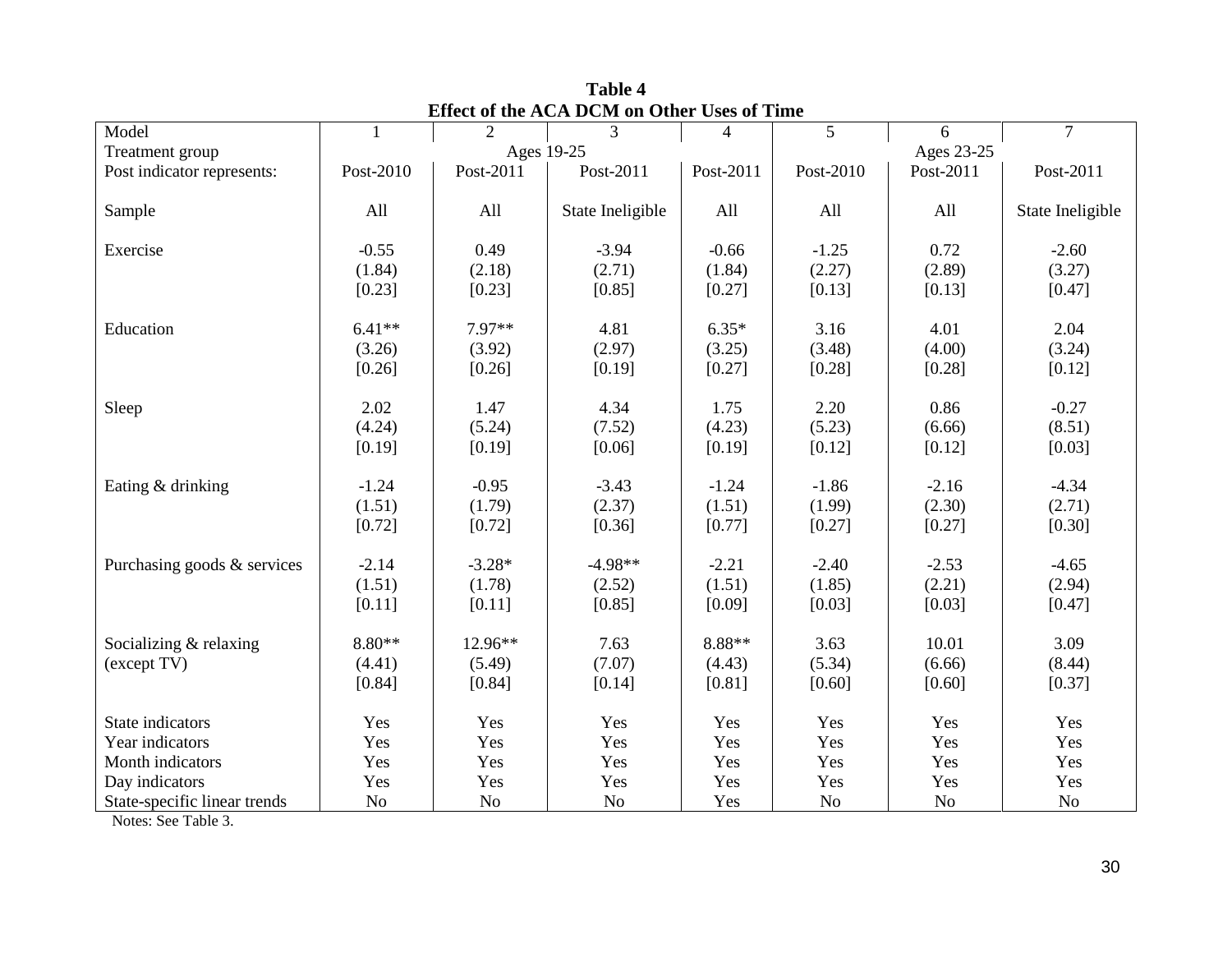| $2003 - 2008/2009$          |           |                |                  |                |            |             |                  |  |
|-----------------------------|-----------|----------------|------------------|----------------|------------|-------------|------------------|--|
| Model                       | 1         | $\overline{2}$ | 3                | $\overline{4}$ | 5          | 6           | $\overline{7}$   |  |
| Treatment group             |           | Ages 19-25     |                  |                | Ages 23-25 |             |                  |  |
| Post indicator represents:  | 2007-2009 | 2007-2009      | 2007-2008        | 2007-2009      | 2007-2009  | 2007-2008   | 2007-2009        |  |
| Sample                      | All       | All            | State Ineligible | All            | All        | All         | State Ineligible |  |
| Work excluding job search   | 12.09*    | 19.84**        | $24.60**$        | 11.46          | 15.31*     | 23.74**     | 12.27            |  |
|                             | (7.27)    | (8.56)         | (11.19)          | (7.27)         | (8.44)     | (10.58)     | (12.71)          |  |
| Respondent employed         | 0.00      | 0.01           | 0.00             | 0.00           | 0.02       | $0.04**$    | 0.00             |  |
|                             | (0.01)    | (0.02)         | (0.02)           | (0.01)         | (0.02)     | (0.02)      | (0.02)           |  |
| Work time among workers     | 0.95      | 8.99           | 7.44             | 0.81           | 5.12       | 7.20        | $-0.60$          |  |
|                             | (8.38)    | (9.68)         | (12.50)          | (8.43)         | (9.86)     | (11.78)     | (14.05)          |  |
| Job search & interviewing   | $-0.48$   | $-0.46$        | $-0.17$          | $-0.47$        | $-1.13*$   | $-1.33*$    | $-0.11$          |  |
|                             | (0.63)    | (0.77)         | (0.88)           | (0.63)         | (0.67)     | (0.76)      | (0.93)           |  |
| Exercise                    | 2.48      | 3.88*          | 1.77             | 2.33           | 3.26       | 4.06        | 2.28             |  |
|                             | (1.92)    | (2.23)         | (2.92)           | (1.91)         | (2.51)     | (2.96)      | (3.21)           |  |
| <b>Medical Care</b>         | 0.11      | 0.36           | $-0.57$          | 0.13           | 0.34       | 0.42        | $-1.12$          |  |
| (receiving & waiting)       | (0.43)    | (0.49)         | (0.66)           | (0.43)         | (0.57)     | (0.67)      | (0.75)           |  |
| Receiving medical care      | $-0.10$   | 0.07           | $-0.34$          | $-0.07$        | 0.16       | 0.23        | $-0.64$          |  |
|                             | (0.35)    | (0.38)         | (0.53)           | (0.35)         | (0.40)     | (0.45)      | (0.56)           |  |
| Receiving medical Care      | $-10.08$  | 0.84           | $-11.61$         | $-6.50$        | $-16.90$   | 5.35        | $-48.38$         |  |
| (medical care>0)            | (16.59)   | (19.35)        | (27.79)          | (16.68)        | (21.44)    | (23.55)     | (34.84)          |  |
| Waiting for medical care    | 0.20      | 0.29           | $-0.26$          | 0.19           | 0.19       | 0.23        | $-0.52*$         |  |
|                             | (0.17)    | (0.22)         | (0.23)           | (0.17)         | (0.26)     | (0.33)      | (0.30)           |  |
| Waiting for medical care    | 7.66      | 17.10          | $-5.31$          | 8.53           | $-6.63$    | 0.85        | $-25.92*$        |  |
| (medical care>0)            | (8.37)    | (10.51)        | (14.13)          | (9.07)         | (10.46)    | (12.48)     | (15.13)          |  |
| Education                   | 2.19      | 0.15           | $-3.02$          | 2.15           | $-4.24$    | $-6.09$     | $-5.80**$        |  |
|                             | (3.60)    | (4.16)         | (2.42)           | (3.59)         | (3.76)     | (4.20)      | (2.84)           |  |
| Sleep                       | $-6.39$   | $-13.02***$    | $-9.17$          | $-6.61$        | $-11.34**$ | $-15.85***$ | $-6.78$          |  |
|                             | (4.52)    | (5.00)         | (6.75)           | (4.53)         | (5.31)     | (5.97)      | (7.11)           |  |
| Eating & drinking           | $-1.22$   | $-0.82$        | 0.41             | $-1.31$        | 0.74       | 1.15        | $-0.98$          |  |
|                             | (1.52)    | (1.72)         | (2.37)           | (1.52)         | (2.00)     | (2.26)      | (2.76)           |  |
| Purchasing goods & services | 1.50      | 1.52           | $-3.42$          | 1.70           | 2.64       | 2.07        | $-3.64$          |  |
|                             | (1.70)    | (1.89)         | (2.66)           | (1.70)         | (2.00)     | (2.23)      | (3.02)           |  |
| Socializing & relaxing      | $-9.24**$ | $-10.14*$      | $-5.31$          | $-8.95**$      | $-5.29$    | $-7.67$     | 0.61             |  |
| (except TV)                 | (4.41)    | (5.23)         | (6.87)           | (4.44)         | (5.48)     | (6.56)      | (8.15)           |  |

**Table 5 Placebo Models**

Notes: Coefficients on the interaction between the treatment group and the post-indicator are reported. Each coefficient represents a separate regression model. Clustered standard errors are in parentheses (see text). See Tables 2-4. Asterisks denote statistical significance as follows: \*\*\* 0.01 ≥ p-value; \*\* 0.05 ≥ p-value  $> 0.01$ ; \* 0.10  $\ge$  p-value  $> 0.05$ .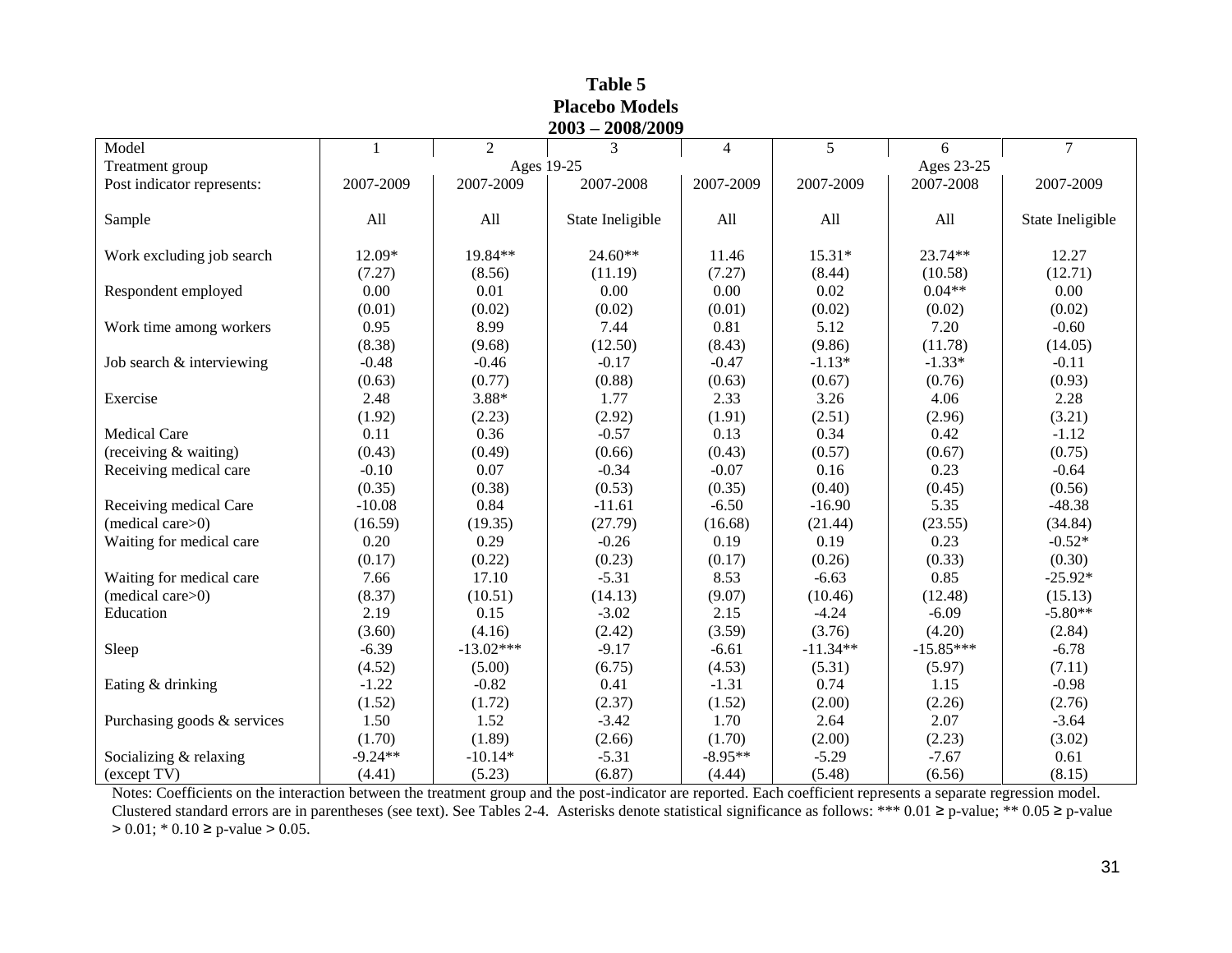| Model                        |           | $\overline{2}$ | 3                | 4          | 5         | 6         | $\overline{7}$   |
|------------------------------|-----------|----------------|------------------|------------|-----------|-----------|------------------|
| Treatment group              |           |                | Ages 19-25       | Ages 23-25 |           |           |                  |
| Post indicator represents:   | Post-2010 | Post-2011      | Post-2011        | Post-2011  | Post-2010 | Post-2011 | Post-2011        |
|                              |           |                |                  |            |           |           |                  |
| Sample                       | All       | All            | State Ineligible | All        | All       | All       | State Ineligible |
|                              |           |                |                  |            |           |           |                  |
| Happiness                    | $0.14**$  | $0.14**$       | 0.18             | $0.14**$   | 0.11      | 0.11      | 0.13             |
|                              | (0.07)    | (0.07)         | (0.14)           | (0.07)     | (0.09)    | (0.09)    | (0.16)           |
|                              |           |                |                  |            |           |           |                  |
| Meaningfulness               | $0.19**$  | $0.19**$       | 0.25             | $0.17*$    | 0.03      | 0.03      | 0.11             |
|                              | (0.09)    | (0.09)         | (0.17)           | (0.09)     | (0.11)    | (0.11)    | (0.19)           |
|                              | $-0.00$   | $-0.00$        | $-0.01$          |            | $-0.08$   |           | $-0.05$          |
| Sadness                      |           |                |                  | $0.00\,$   |           | $-0.08$   |                  |
|                              | (0.06)    | (0.06)         | (0.09)           | (0.06)     | (0.08)    | (0.08)    | (0.11)           |
| <b>Stress</b>                | $-0.00$   | $-0.00$        | $-0.09$          | 0.02       | $-0.05$   | $-0.05$   | $-0.06$          |
|                              | (0.08)    | (0.08)         | (0.15)           | (0.08)     | (0.10)    | (0.10)    | (0.16)           |
|                              |           |                |                  |            |           |           |                  |
| Tiredness                    | $-0.04$   | $-0.04$        | $-0.20$          | $-0.04$    | $-0.11$   | $-0.11$   | $-0.33*$         |
|                              | (0.09)    | (0.09)         | (0.15)           | (0.09)     | (0.12)    | (0.12)    | (0.18)           |
|                              |           |                |                  |            |           |           |                  |
| State indicators             | Yes       | Yes            | Yes              | Yes        | Yes       | Yes       | Yes              |
| Year indicators              | Yes       | Yes            | Yes              | Yes        | Yes       | Yes       | Yes              |
| Month indicators             | Yes       | Yes            | Yes              | Yes        | Yes       | Yes       | Yes              |
| Day indicators               | Yes       | Yes            | Yes              | Yes        | Yes       | Yes       | Yes              |
| State-specific linear trends | No        | No             | No               | Yes        | No        | No        | No               |

**Table 6 Effect of the ACA DCM on Subjective Well-being**

Notes: Coefficients on the interaction between the treatment group and the post-indicator are reported. Each coefficient represents a separate regression model. Clustered standard errors are in parentheses (see text). All coefficients represent changes in the weighted measure of each affect, which ranges from 0 to 6. The Well-being outcomes have only one row (and no pre-ACA interactions) because the Well-being Supplement was administered only in 2010, 2012, and 2013. Asterisks denote statistical significance as follows: \*\*\*  $0.01 \ge p$ -value; \*\*  $0.05 \ge p$ -value >  $0.01$ ; \* $0.10 \ge p$ -value > 0.05.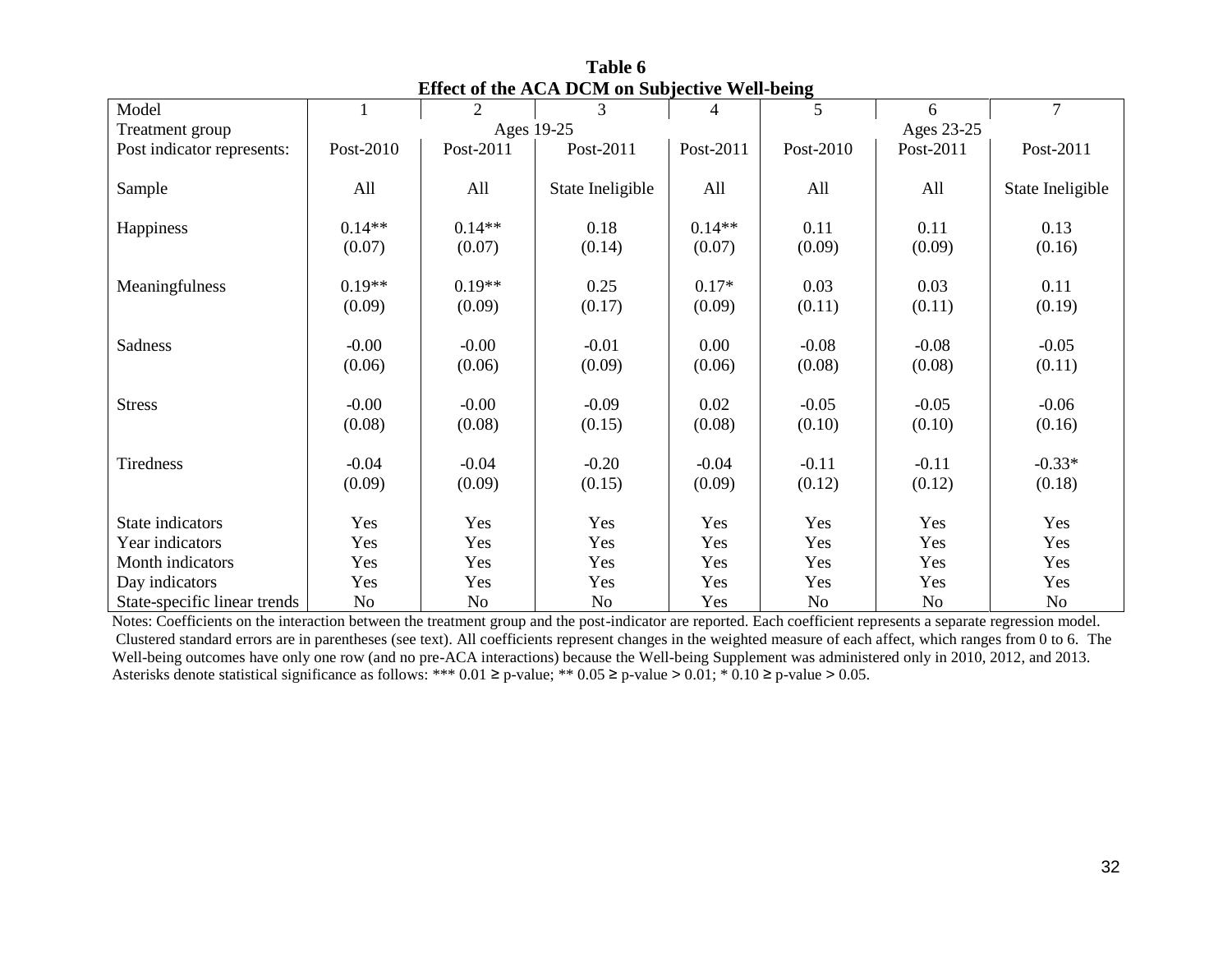

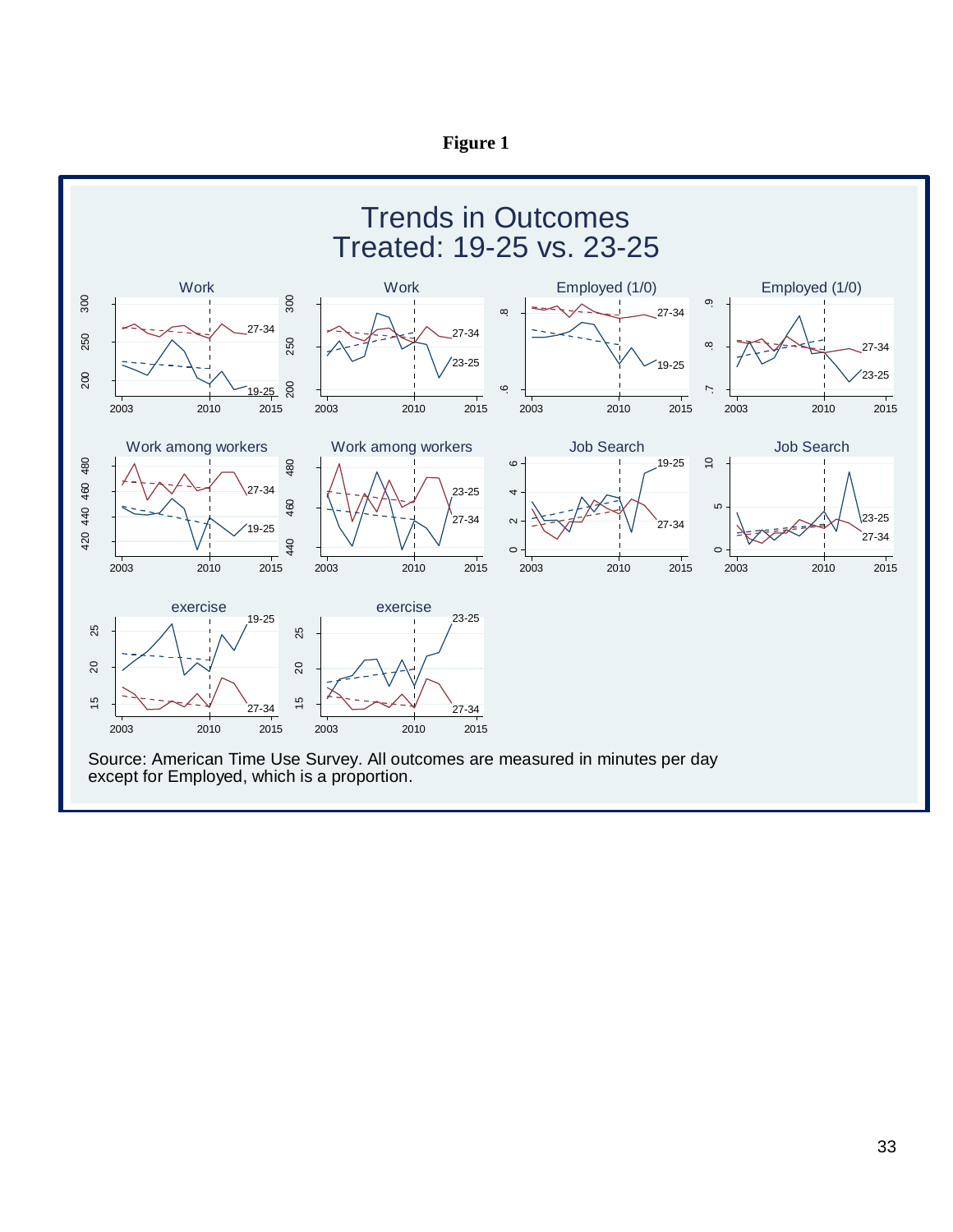